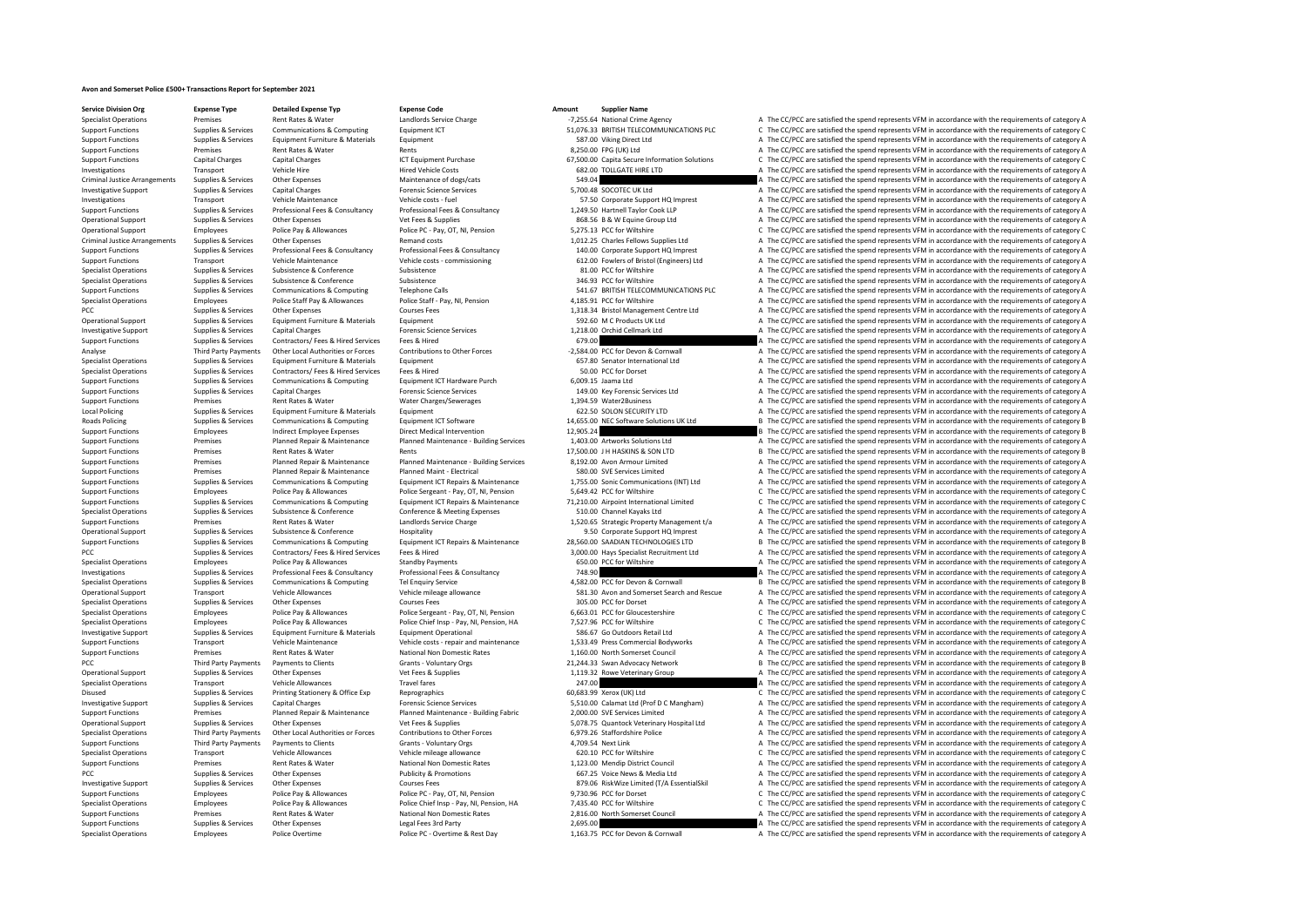Specialist Operations Supplies & Services Other Expenses Courses Fees Courses Fees 1,220.00 College of Policing Ltd A The CC/PCC are satisfied the spend represents VFM in accordance with the requirements of category A The Support Functions Supplies & Services Communications & Computing Equipment ICT and the Support Equipment ICT 1,160.34 UK Telematics A The CC/PCC are satisfied the spend represents VFM in accordance with the requirements of Specialist Operations Standby Provide Pay & Allowances Standby Payments Standby Payments Standby Payments 350.00 PCC for Wiltshire A The CC/PCC are satisfied the spend represents VFM in accordance with the requirements of Specialist Operations Premises Unplanned Repair & Maintenance Responsive Maint - Mechanical Plant 1,034.14 PCC for Devon & Cornwall B The CC/PCC are satisfied the spend represents VFM in accordance with the requirements of category B Support Functions Capital Charges Capital Charges Capital Charges Construction & Conversion Works 9,607.81 Electrio Ltd A The CC/PCC are satisfied the spend represents VFM in accordance with the requirements of category A Criminal Justice Arrangements Supplies & Services Other Expenses Permand costs 2,826.69 Bidfood 2,826.69 Bidfood<br>2,826.69 Bidfood A The CC/PCC are satisfied the spend represents VFM in accordance with the requirements of c Support Functions Supplies & Services Subsistence Conference Hospitality Hospitality Subsistence Hospitality entity of the Support HQ Imprest A The CC/PCC are satisfied the spend represents VFM in accordance with the requi Local Policing Supplies & Services Contractors/Fees & Hired Services Fees & Hired Free Hired Services Fees & Hired Services Fees & Hired 1,304.00 SMSR (Social & Market Strategic Res A The CC/PCC are satisfied the spend rep Grants - Voluntary Orgs 51,034.29 BATH & NORTH EAST SOMERSET COUNCIL C The CC/PCC are satisfied the spend represents VFM in accordance with the requirements of category C<br>Vehicle costs, tyres and tubes and the cost of the Support Functions Transport Vehicle Maintenance Vehicle costs - tyres and tubes 979.40 MICHELIN TYRE PLC A The CC/PCC are satisfied the spend represents VFM in accordance with the requirements of category A Police Overtime Support Functions Supportes Police Overtime Police PC - Overtime Police PC - Overtime 31,199.10 PCC for Gloucestershire B The CC/PCC are satisfied the spend represents VFM in accordance with the requirements of category B Support Functions Supplies & Services Communications & Computing Equipment ICT Software 1,115.00 PHOENIX SOFTWARE LTD A The CC/PCC are satisfied the spend represents VFM in accordance with the requirements of category A Th Support Functions Supplies & Services Communications & Computing Telephone Calls 541.67 BTPLC A The CC/PCC are satisfied the spend represents VFM in accordance with the requirements of category A The CC/PCC are satisfied t Local Policing School Transport Vehicle Allowances Vehicle mileage allowance Vehicle mileage allowance Vehicle mileage allowance 187.20 A The CC/PCC are satisfied the spend represents VFM in accordance with the requirement Support Functions Supplies & Services Contractors/ Fees & Hired Services Fees & Hired - Accreditation and the material of the C/PCC are satisfied the spend represents VFM in accordance with the requirements of category A S Subsistence Subsistence Subsistence Subsistence Subsistence Subsistence Subsistence Subsistence Subsistence Subsistence C The CC/PCC are satisfied the spend represents VFM in accordance with the requirements of category C Specialist Operations Third Party Payments Other Local Authorities or Forces Contributions to Other Forces 60,000.00 PCC for Devon & Cornwall Company C The CC/PCC are satisfied the spend represents VFM in accordance with t Analyse Supplies & Services Other Expenses Financial Adjustments Conversion Fees and D.38 Hideout Leather A The CC/PCC are satisfied the spend represents VFM in accordance with the requirements of category A Construction & Support Functions Construction & Conversion Fees 8,277.10 Morgan Sindall Construction A The CC/PCC are satisfied the spend represents VFM in accordance with the requirements of category A The CC/PC are satisfied the spend Analyse Employees Police Staff Pay & Allowances Staffing Agency 2,429.39 Matrix SCM Ltd A The CC/PCC are satisfied the spend represents VFM in accordance with the requirements of category A The CC/PC are satisfied the spen Support Functions Support Functions are premises Premises Planned Repair & Maintenance Pulanned Maintenance Building Fabric 2,015.00 Artworks Solutions Ltd A The CC/PCC are satisfied the spend represents VFM in accordance Support Functions Support Premises Communications (Unplanned Repair & Maintenance Reactive Maintenance - Building Services 2,310.00 STQ Vantage Limited A The CC/PCC are satisfied the spend represents VFM in accordance with Supplies & Services Communications & Computing Telephone Calls The Computing Telephone Calls 718.10 Vodafone Corporate Limited A The CC/PCC are satisfied the spend represents VFM in accordance with the requirements of cate Disused Supplies & Services Printing Stationery & Office Exp Printing Printing Printing Printing Printing Printing Printing Printing Printing 2,978.13 Xerox (UK) Ltd A The CC/PCC are satisfied the spend represents VFM in a Supplies & Services Communications & Computing Equipment ICT Repairs & Maintenance 54,500.00 Gartner UK Limited C The CC/PCC are satisfied the spend represents VFM in accordance with the requirements of category C Equipmen Disused Transport Vehicle Hire Hired Vehicle Costs Hired Vehicle Costs 930.00 COUNTY CARS A The CC/PCC are satisfied the spend represents VFM in accordance with the requirements of category A The CC/PC are satisfied the sp Employees Police Staff Pay, OT, NI, Pension 15,090.61 PCC for Wiltshire CC The CC/PCC are satisfied the spend represents VFM in accordance with the requirements of category C Inc. Content of Category C 11 25, 00 Alerto For Investigative Support Support Support Support Support Subsistence & Conference Accommodation 975.00 Alecto Forensic Services League A The CC/PCC are satisfied the spend represents VFM in accordance with the requirements of Support Functions Supplies & Services Printing Stationery & Office Exp Stationery Stationery Stationery Stationery Stationery Stationery Stationery Stationery Stationery Stationery Stationery accommodation and the CONFORT Investigative Support Supplies & Services Subsistence & Conference Accommodation Accommodation 1,300.00 Alecto Forensic Services Ltd A The CC/PCC are satisfied the spend represents VFM in accordance with the requirements o Support Functions Support Functions (Support Functions Support Functions Supplies A The CC/PCC are satisfied the spend represents VFM in accordance with the requirements of category A The LC/PCC are satisfied the spend rep Support Functions Premises Rent Rates Rent Rates Rent Rates National Non Domestic Rates 3,302.00 Mendip District Council A The CC/PCC are satisfied the spend represents VFM in accordance with the requirements of category A A The CC/PCC are satisfied the spend represents VFM in accordance with the requirements of category A Support Functions Supplies & Services Other Expenses Courses Fees Courses Fees 1,000.00 DODS PARLIAMENTARY COMMUNICATIONS A The CC/PCC are satisfied the spend represents VFM in accordance with the requirements of category Other Expenses Corders Expenses Corders Corders Corders Corders 657.12 Experian Ltd A The CC/PCC are satisfied the spend represents VFM in accordance with the requirements of category A Corders 657.12 Experian Ltd A The CC Criminal lustice Arrangements Sunnlies & Services Clothing Uniforms & Laundry Jaundry Bundre & Dry Cleaning Mustam March 210755 Royal Devon and Everen NHS Foundati A The CC/PCC are satisfied the spend represents VFM in acc Support Functions Transport Vehicle Maintenance Vehicle costs - repair and maintenance 5.00 RSG ENGINEERING LTD A The CC/PCC are satisfied the spend represents VFM in accordance with the requirements of category A Vehicle Support Functions Capital Charges Capital Charges Vehicle Conversions Vehicle Conversions 1,515.64 Auto Styling UK Truckman Group Ltd A The CC/PCC are satisfied the spend represents VFM in accordance with the requirements Opplies Supplies Supplies Supplies and the CC/PCC are satisfied the spend represents VFM in accordance with the requirements of category A The CC/PCC are satisfied the spend represents VFM in accordance with the requiremen Support Functions Capital Charges Capital Charges Vehicle Conversions Vehicle Conversions Sa,443.55 Kevin Parker Horseboxes Ltd C The CC/PCC are satisfied the spend represents VFM in accordance with the requirements of cat Roads Policing Supplies & Services Printing Stationery & Office Exp Printing Printing Printing 1,857.17 Xerox (UK) Ltd A The CC/PCC are satisfied the spend represents VFM in accordance with the requirements of category A T Operational Support Supplies & Services Subsistence & Conference Accommodation accommodation 760.00 College of Policing Ltd A The CC/PCC are satisfied the spend represents VFM in accordance with the requirements of categor Support Functions Transport Vehicle Maintenance Vehicle costs - repair and maintenance 1,698.48 CASTROL (UK) LTD A The CC/PCC are satisfied the spend represents VFM in accordance with the requirements of category A The Cri Support Functions Support Functions Supplies A Service Supplies The CC/PCC are satisfied the spend represents VFM in accordance with the requirements of category C<br>4.49 PCC for Gloucestershire Category C (4.000 C The CC/PC Support Functions Supplies & Services Other Expenses Food & Drink Food and Drink 4.49 PCC for Gloucestershire C The CC/PCC are satisfied the spend represents VFM in accordance with the requirements of category C Network Ar Experiences Rent Rates & Water Mational Non Domestic Rates 636.00 South Somerset District Council A The CC/PCC are satisfied the spend represents VFM in accordance with the requirements of category Present Category A The C Investigative Support Supplies & Services Capital Charges Capital Charges Forensic Science Services 24,284.85 Key Forensic Services Ltd B The CC/PCC are satisfied the spend represents VFM in accordance with the requirement PCC Third Party Payments Payments of Category A Grants - Voluntary Orgs 4,425.00 SOMERSET COUNTY COUNCIL A The CC/PCC are satisfied the spend represents VFM in accordance with the requirements of category A Sunnor Equireme Support Functions Premises Premises Unplanned Repair & Maintenance Vandalism - Repairs General 5,437.55 DRA Maintenance Ltd A The CC/PCC are satisfied the spend represents VFM in accordance with the requirements of categor Support Transport Vehicle Maintenance Vehicle costs - fuel 30,846.06 Arval UK Ltd B The CC/PCC are satisfied the spend represents VFM in accordance with the requirements of category B and the requirements of category B S T Specialist Operations Transport Vehicle Maintenance Vehicle costs - fuel vehicle costs - fuel vehicle costs - fuel and the CC/PCC are satisfied the spend represents VFM in accordance with the requirements of category A The Support Functions Premises Premises Rent Rates & Water Water Charges/Sewerages 12,679.85 Water2Business B The CC/PCC are satisfied the spend represents VFM in accordance with the requirements of category B Stationer Scheen Local Policing Supplies Services Printing Stationery & Office Exp Stationery Stationery Stationery 1,707.50 JSB PRINT SOLUTIONS A The CC/PCC are satisfied the spend represents VFM in accordance with the requirements of cat Transport Vehicle Maintenance Vehicle costs - tyres and tubes 690.00 GOODYEAR TYRES UK LTD A The CC/PCC are satisfied the spend represents VFM in accordance with the requirements of category A The CC/PC are satisfied the s Support Functions Premises Rent Rates & Water Rents Rents Rents 2006 Rents 13,105.42 DBP7 Ltd B The CC/PCC are satisfied the spend represents VFM in accordance with the requirements of category B The Present SC/PCC are sat Specialist Operations Employees Police Overtime Police PC - Overtime Police Police PC - Overtime 4,130.67 PCC for Wiltshire A The CC/PCC are satisfied the spend represents VFM in accordance with the requirements of categor Specialist Operations Employees Police Overtime Police PC - Overtime Police Police PC - Overtime Police PC - Overtime<br>Specialist Operations Premises Planned Repair & Maintenance Planned Maintenance - Building Fabric 64.00 Provides and Planned Maintenance - Building Fabric 1964-00 DRA Maintenance Ltd A The CC/PCC are satisfied the spend represents VFM in accordance with the requirements of category A Supplies (Provides a Category A The CC/PC Criminal Justice Arrangements Supplies & Services Other Expenses Maintenance of dogs/cats Maintenance of dogs/cats 1,608.82 A The CC/PCC are satisfied the spend represents VFM in accordance with the requirements of categor Support Functions Supplies & Services Contractors/ Fees & Hired Fees & Hired A Services Fees & Hired 4,873.33 My Staff Shop Limited A The CC/PCC are satisfied the spend represents VFM in accordance with the requirements of Support Functions Supplies A The CC/PCC are satisfied the spend represents VFM in accordance with the requirements of category A<br>A The CC/PCC are satisfied the spend represents VFM in accordance with the requirements of ca Support Functions Supporters Supplies & Services Communications & Computing Faulthouse Equipment ICT 1,584.00 Telefonica UK Limited A The CC/PCC are satisfied the spend represents VFM in accordance with the requirements of Disused Premises Premises Rent Rates & Water Landlords Service Charge 2,712.50 Hambridge Ltd A The CC/PCC are satisfied the spend represents VFM in accordance with the requirements of category A Curses Courses Courses Cour Support Functions Supplies & Services Other Expenses Courses Fees 1,016.94 Ideagen Gael Ltd A The CC/PCC are satisfied the spend represents VFM in accordance with the requirements of category A The CC/PC are satisfied the Specialist Operations Supplies & Services Other Expenses Courses Eees Courses Fees 5,200.00 Eagle Eye Innovation's Ltd A The CC/PCC are satisfied the spend represents VFM in accordance with the requirements of category A T Support Functions Transport Vehicle Maintenance Vehicle costs - repair and maintenance 1,187.63 SJ Cook & Sons A The CC/PCC are satisfied the spend represents VFM in accordance with the requirements of category A Capital C Support Functions Capital Charges Capital Charges Capital Charges Additions:Non Enhancing Fees 1,500.00 Mace Cost Consultancy Limited A The CC/PCC are satisfied the spend represents VFM in accordance with the requirements Support Functions Supplies & Services Other Expenses Legal Fees 3rd Party 11,750.00 B The CC/PCC are satisfied the spend represents VFM in accordance with the requirements of category B and the requirements of category B T A The CC/PCC are satisfied the spend represents VFM in accordance with the requirements of category A Support Functions Supplies Supplies Equipment Functions Equipment Operational 1,456.28 Protect Signs A The CC/PCC are satisfied the spend represents VFM in accordance with the requirements of category A The CC/PCC are sati PCC Supplies & Services Contractors/ Fees & Hired Services Fees & Hired Fees A Hired 6,391.00 Andrew White Consulting A The CC/PCC are satisfied the spend represents VFM in accordance with the requirements of category A Na B The CC/PCC are satisfied the spend represents VFM in accordance with the requirements of category B Support Functions Supplies Services Communications & Computing Equipment ICT Software 1,458.64 PHOENIX SOFTWARE LTD A The CC/PCC are satisfied the spend represents VFM in accordance with the requirements of category A The Support Functions Supplies Services Supplies Services Supplies Services Supplies Services Court Application Fees 2,938.00 A The CC/PC are satisfied the spend represents VFM in accordance with the requirements of category A Support Functions Supplies & Services Communications & Computing Equipment ICT 8,447.96 Telefonica UK Limited A The CC/PCC are satisfied the spend represents VFM in accordance with the requirements of category A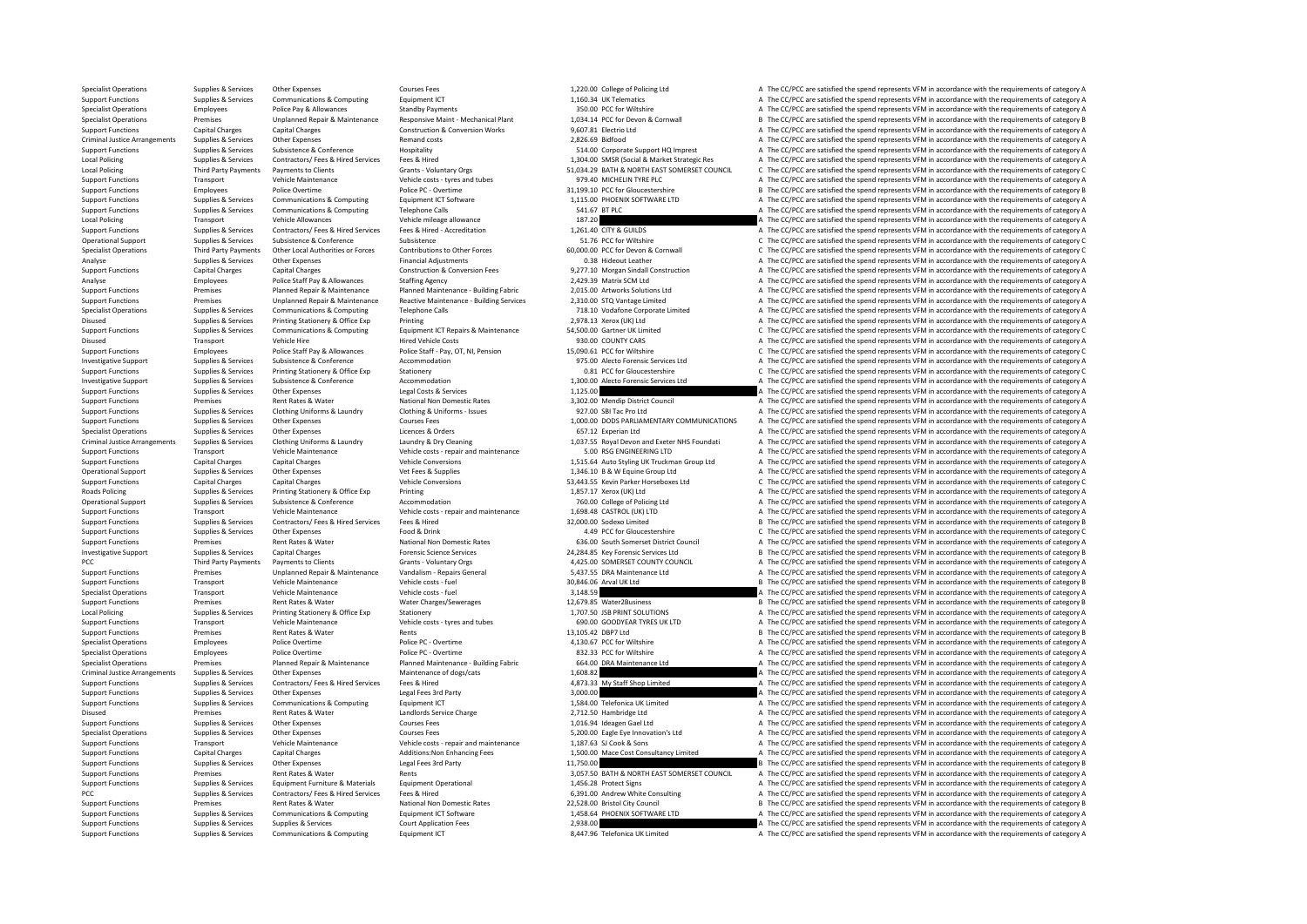Operational Support Employees Police Pay & Allowances Police PC - Pay, OT, NI, Pension 4,932.27 PCC for Wiltshire C The CC/PCC are satisfied the spend represents VFM in accordance with the requirements of category C Vehicl Support Functions Transport Vehicle Maintenance Vehicle costs - licences 1,957.00 Corporate Support HQ Imprest A The CC/PCC are satisfied the spend represents VFM in accordance with the requirements of category A Investiga Investigative Support Supplies & Services Equipment Furniture & Materials Equipment Equipment 1,920.00 iContact Branding Ltd A The CC/PCC are satisfied the spend represents VFM in accordance with the requirements of catego Support Functions Employees Police Staff Pay & Allowances Police Staff - Pay, OT, NI, Pension 12,367.65 PCC for Gloucestershire CPCC are satisfied the spend represents VFM in accordance with the requirements of category C<br> Investigative Support Support Support Support Support Support Capital Charges Capital Charges Capital Charges Forensic Science Services Processic Services Capital Charges Forensic Science Services 2,623.05 Orchid Cellmark Support Functions Supplies & Services Printing Stationery & Office Exp Advertising (not recruitment) 650.00 Mmedia Group Ltd A The CC/PCC are satisfied the spend represents VFM in accordance with the requirements of category A Example of the C/PCC are attisted the spend represent Support Support Support Support Support Support Support Support Support Support Support Support Support Support Support Support Support Represents Care attack and the c Support Functions Premises Premises Rent Rates & Water Landlords Service Charge Landlords Service Charge 4,099.55 J H HASKINS & SON LTD A The CC/PCC are satisfied the spend represents VFM in accordance with the requirement Vehicle Costs - tyres and tubes 624.00 CABOT TYRE SERVICE LTD A The CC/PCC are satisfied the spend represents VFM in accordance with the requirements of category A The CC/PC are satisfied the spend represents VFM in accord Specialist Operations Transport Vehicle Allowances Travel fares Travel fares 278.25 A The CC/PCC are satisfied the spend represents VFM in accordance with the requirements of category A The CC/PCC are satisfied the spend r PCC Third Party Payments Payments of Clients Grants - Voluntary Orgs 27,305.84 Victim Support B The CC/PCC are satisfied the spend represents VFM in accordance with the requirements of category B<br>Support Functions Supplies Support Functions Supplies & Services Equipment Furniture & Materials Equipment Equipment Equipment 6,324.00 Axon Public Safety UK Limited A The CC/PCC are satisfied the spend represents VFM in accordance with the requirem Support Functions Transport Vehicle Maintenance Vehicle costs - repair and maintenance 1992.36 Yeovil Land Rover A The CC/PCC are satisfied the spend represents VFM in accordance with the requirements of category A Support Support Functions Supplies & Services Printing Stationery & Office Exp Postage Protage 1,750.00 PURCHASE POWER<br>1,750.00 PURCHASE POWER A The CC/PCC are satisfied the spend represents VFM in accordance with the requirements Specialist Operations Supplies & Services Subsistence Subsistence Subsistence Subsistence 257.44 PCC for Gloucestershire A The CC/PCC are satisfied the spend represents VFM in accordance with the requirements of category A Planned Repair & Maintenance Security Security Support Base Repair Base Repair Base Repair A The CC/PCC are satisfied the spend represents VFM in accordance with the requirements of category A The Critical Cleaning Channel Support Functions Premises Cleaning & Domestic Supplies Cleaning Charges Cleaning Charges 16,039.21 Sodexo Limited B The CC/PCC are satisfied the spend represents VFM in accordance with the requirements of category B Held Specialist Operations Employees Police Pay & Allowances Held in Reserve Allowance Held in Reserve Allowance 1,300.00 PCC for Wiltshire 1,300.00 PCC for Wiltshire A The CC/PCC are satisfied the spend represents VFM in accor Support Functions Same of the CCPCC are attisted the spend represents VFM in accordance with the requirements of category A and the equirements of category A and the equirements of category A and the courements of category Premises Rent Rates & Water Premises Leases 814,451.63 Blue Light Partnership C The CC/PCC are satisfied the spend represents VFM in accordance with the requirements of category C Support Premises Assess 814,451.63 Blue Li Support Functions Supplies & Services Communications & Computing Equipment ICT Software 1,115.00 PHOENIX SOFTWARE LTD A The CC/PCC are satisfied the spend represents VFM in accordance with the requirements of category A Ve Specialist Operations Transport Vehicle Allowances Vehicle mileage allowance 22.35 PCC for Gloucestershire A The CC/PCC are satisfied the spend represents VFM in accordance with the requirements of category A Vehicle Maint Specialist Operations Transport Vehicle Maintenance Vehicle costs - fuel 3,690.12 3,690.12 A The CC/PCC are satisfied the spend represents VFM in accordance with the requirements of category A Vehicle costs - fuel Vehicle Operational Support Supplies & Services Other Expenses Vet Fees & Supplies Vet Fees & Supplies 2,008.31 Quantock Veterinary Hospital Ltd A The CC/PCC are satisfied the spend represents VFM in accordance with the requiremen Support Functions Supplies & Services Contractors/ Fees & Hired Fees & Hired Services Fees & Hired 11,562.04 My Staff Shop Limited B The CC/PCC are satisfied the spend represents VFM in accordance with the requirements of Disused Premises Rent Rates & Water Rents Rents Rents Rents 1,125.00 Robin Neville Phillips and Helen Ph A The CC/PCC are satisfied the spend represents VFM in accordance with the requirements of category A The CC/PC are s Support Employees Indirect Employee Expenses Refunds - Contributions 3,662.44 3,662.44 A The CC/PCC are satisfied the spend represents VFM in accordance with the requirements of category A The CC/PC are satisfied the spend Operational Support Support Supplies A The CC/PCC are satisfied the spend represents VFM in accordance with the requirements of category A<br>A The CC/PCC are satisfied the spend represents VFM in accordance with the requirem Investigative Support Supplies & Services Capital Charges Capital Charges Forensic Science Services 5,417.20 Orchid Cellmark Ltd A The CC/PCC are satisfied the spend represents VFM in accordance with the requirements of ca Support Functions Premises Planned Repair & Maintenance Repairs & Maint General 1,461.20 Boing Rapid Secure Ltd A The CC/PCC are satisfied the spend represents VFM in accordance with the requirements of category A Support Support Functions Premises Rent Rates & Water Rents Rents Rents Rents Rents Functions 6,104.17 A The CC/PCC are satisfied the spend represents VFM in accordance with the requirements of category A The CC/PCC are satisfied Support Transport Vehicle Maintenance Vehicle costs - repair and maintenance 1,154.01 Staceys Motors A The CC/PCC are satisfied the spend represents VFM in accordance with the requirements of category A The CC/PC are satis Support Functions Support Functions Supplies A The CC/PCC are satisfied the spend represents VFM in accordance with the requirements of category A The CC/PCC are satisfied the spend represents VFM in accordance with the re Suppiles & Services Professional Fees & Consultancy Professional Fees & Consultancy Consultancy 6,000.00 Peter Ashby Coaching and The CC/PCC are satisfied the spend represents VFM in accordance with the requirements of cat Equipment ICT Repairs & Maintenance 20:33.33 Vysiion Ltd Computing Computing Computing Computing Computing Computing Computing Computing Computing Computing Computing Computing Computing Computing Computing A The CC/PCC ar Support Functions Capital Charges Capital Charges ICT Equipment Purchase 1,206.00 Sonic Communications (INT) Ltd A The CC/PCC are satisfied the spend represents VFM in accordance with the requirements of category A Investigative Support Support Support Support Support Support Support Support Support Support Support Support<br>Support Functions Premises Cleaning All Deaning Channing Channing Cleaning Channing Cleaning Channing Cleaning C Support Functions Premises Cleaning & Domestic Supplies Cleaning Charges Cleaning Charges 43,446.22 Sodexo Limited B The CC/PCC are satisfied the spend represents VFM in accordance with the requirements of category B The C Investigative Support Supplies & Services Capital Charges Capital Charges Forensic Science Services 6,070.26 Key Forensic Services Ltd A The CC/PCC are satisfied the spend represents VFM in accordance with the requirements Specialist Operations Supplies & Services Equipment Furniture & Materials Equipment Equipment Equipment Supplies Equipment Supplies Equipment Supplies Equipment Services Equipment Equipment Services Equipment Services Pro Employees Police Staff Pay & Allowances Police Staff - Police Pension 234,000.00 Somerset County Council Pension Fun<br>PCC The CCPCC are satisfied the spend represents VFM in accordance with the requirements of category A Co PCC Supplies & Services Other Expenses Cost Of Appeals Cost Of Appeals 1,500.00 1,500.00 A The CC/PCC are satisfied the spend represents VFM in accordance with the requirements of category A The COST OF Category A The COPC Specialist Operations Employees Police Pay & Allowances Police Sergeant - Pay, OT, NI, Pension 12,90156 PCC for Gloucestershire CThe CC/PCC are satisfied the spend represents VFM in accordance with the requirements of cate PCC Third Party Payments Payments of Clients Grants - Voluntary Orgs 37,494.00 Next Link B The CC/PCC are satisfied the spend represents VFM in accordance with the requirements of category B Specialist Operations Supplies Specialist Operations Supplies & Services Subsistence & Conference Subsistence Subsistence Subsistence Subsistence Subsistence C The CC/PC are satisfied the spend represents VFM in accordance with the requirements of categ Support Functions Support Premises Departies Services Unplanned Repair & Maintenance Reactive Maintenance Building Fabric 1,100.00 R Lewis & Co (UK) Limited A The CC/PCC are satisfied the spend represents VFM in accordance A The CC/PCC are satisfied the spend represents VEM in accordance with the requirements of category A Investigative Support Supplies & Services Medical Fees Pathologists reports Pathologists reports 2,779.71 Dr DS Cook A The CC/PCC are satisfied the spend represents VFM in accordance with the requirements of category B<br>
Sp Specialist Operations Supplies & Services Capital Charges Capital Charges Forensic Science Services 1,657.35 Key Forensic Services Ltd B The CC/PCC are satisfied the spend represents VFM in accordance with the requirements Premises Planned Repair & Maintenance Planned Maintenance - Building Services 657.00 STQ Vantage Limited A The CC/PCC are satisfied the spend represents VFM in accordance with the requirements of category A The Criminal Di Support Functions Third Party Payments For Dentis Clients Grants Commissions Crants Commissions Crants Commissions Crants Crants Crants - Voluntary Orgs 4,709.54 Next Link A The CC/PCC are satisfied the spend represents VF Support Functions Capital Charges Capital Charges Capital Charges Construction & Conversion Works 55,800.63 MD Building Services Ltd C The CC/PCC are satisfied the spend represents VFM in accordance with the requirements o Dealing with the Public Supplies & Services Other Expenses Delivery Charges Delivery Charges Delivery Charges Delivery Charges Delivery Charges States 3,466.00 Commercial Transfer Limited A The CC/PCC are satisfied the spe Support Functions Premises Rent Rates & Water National Non Domestic Rates 768.00 Mendip District Council A The CC/PCC are satisfied the spend represents VFM in accordance with the requirements of category A The CC/PC are s For a Specialist Operations Police PC - Overtime 883.69 PC for Wiltshire A The CC/PCC are satisfied the spend represents VFM in accordance with the requirements of category A The CC/PCC are satisfied the spend represents V Support Employees Indirect Employee Expenses Refunds - Contributions 2,924.53 A The CC/PCC are satisfied the spend represents VFM in accordance with the requirements of category A The SC/PCC are satisfied the spend represe Transport Vehicle Allowances Travel fares Travel fares 288.00 PCC for Wiltshire C The CC/PCC are satisfied the spend represents VFM in accordance with the requirements of category C The Critical arty Payments to Clients Se PCC The CC/PCC are satisfied the spend represents VFM in accordance with the requirements of category C The CAPC are satisfied the spend represents VFM in accordance with the requirements of category C Investigative Sunnor investigative Supplies Services Professional Feedback and the Consultancy Professional Engines (Service 2012) and the Consultance of the Consultance of the Consultance of the Consultance of the Consultance of the Consultan Support Functions Supplies & Services Contractors/ Fees & Hired Services Fees & Hired The Engine and of Finance L and The CC/PCC are satisfied the spend represents VFM in accordance with the requirements of category A and 856.33 PCC for South Wales<br>A The CC/PCC are satisfied the spend represents VFM in accordance with the requirements of category A<br>31.351.13 Arval I K I Helper Critics are satisfied the spend represents VFM in accordance wi Support Support Transport Transport Transport Vehicle Maintenance Consects - fuel the Support Support Support Consects - fuel and the requirements of category Arrange of the CC/PC are satisfied the spend represents VFM in Operational Support Supplies & Services Contractors/ Fees & Hired Services Fees & Hired Services Fees & Hired A The CONCO A The CC/PCC are satisfied the spend represents VFM in accordance with the requirements of category Support Transport Vehicle Maintenance Vehicle costs - tyres and tubes 509.25 CABOT TYRE SERVICE LTD A The CC/PCC are satisfied the spend represents VFM in accordance with the requirements of category A The CO/PC are satisf Support Functions Premises Cleaning & Domestic Supplies Cleaning Charges Cleaning Charges 43,616.22 Sodexo Limited B The CC/PCC are satisfied the spend represents VFM in accordance with the requirements of category B The C Equipment Cupper Support Support Supplies Associates Limited A The CC/PCC are satisfied the spend represents VFM in accordance with the requirements of category A Support Functions Supplies & Services Other Expenses Courses Fees Courses Fees 1,986.00 Penny Brohn UK Ltd A The CC/PCC are satisfied the spend represents VFM in accordance with the requirements of category A Courses Cours Investigative Support Supplies & Services Other Expenses Courses Fees Courses Fees 2,000.00 BOND SOLON TRAINING LTD A The CC/PCC are satisfied the spend represents VFM in accordance with the requirements of category A The A The CC/PCC are satisfied the spend represents VFM in accordance with the requirements of category A Investigative Support Supplies & Services Communications & Computing Equipment ICT Hardware Purch 38,490.44 CDW Limited C The CC/PCC are satisfied the spend represents VFM in accordance with the requirements of category C Roads Policing Supplies & Services Printing Stationery & Office Exp Postage Principal Principal Principal Principal 1,132.62 A The CC/PCC are satisfied the spend represents VFM in accordance with the requirements of catego A The CC/PCC are satisfied the spend represents VFM in accordance with the requirements of category A Support Functions Supplies Services Other Expenses Conferences Courses Fees 3,500.00 CKITT Investigation & Training A The CC/PCC are satisfied the spend represents VFM in accordance with the requirements of category A The Support Functions Supplies & Services Subsistence & Conference Conference Conference Conference & Meeting Expenses 520.83 SQ Communications Limited A The CC/PCC are satisfied the spend represents VFM in accordance with the Support Functions Transport Vehicle Maintenance Vehicle costs - repair and maintenance 1,320.09 Taunton Motor Company A The CC/PCC are satisfied the spend represents VFM in accordance with the requirements of category A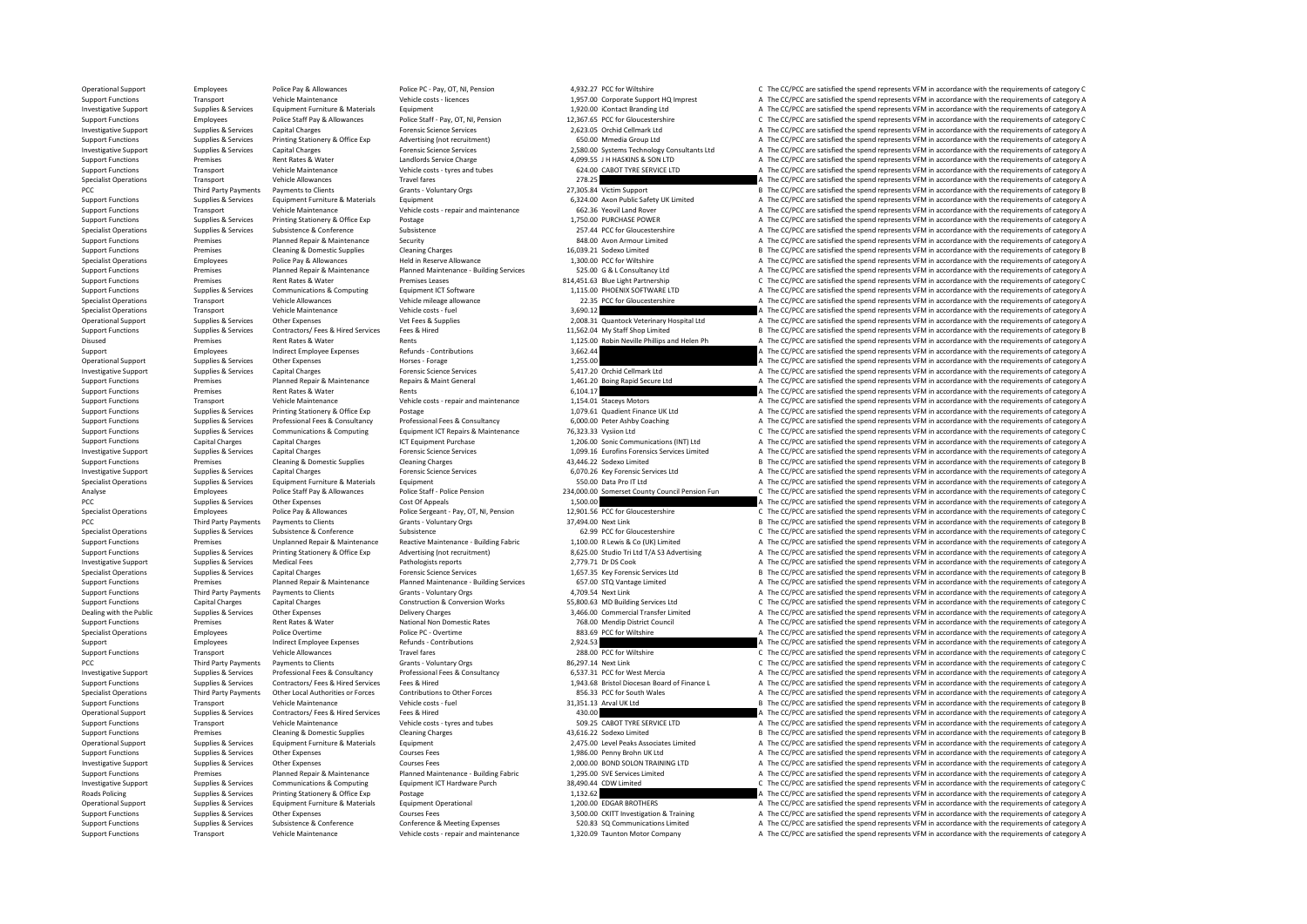Support Functions Supplies & Services Professional Fees & Consultancy Professional Fees & Consultancy Professional Fees & Consultancy and the mathematical Callegraphy of the CC/PCC are satisfied the spend represents VFM in Support Functions Third Party Payments Other Local Authorities or Forces Agency Payments - OLAs 1,306.80 Integral UK Ltd A The CC/PCC are satisfied the spend represents VFM in accordance with the requirements of category A Support Functions Supplies & Services Other Expenses Payment of Claims - 3rd Party 1,000.00 A The CC/PCC are satisfied the spend represents VFM in accordance with the requirements of category A The CC/PC are satisfied the Analyse Employees Police Staff Pay & Allowances Staffing Agency 4,411.60 Matrix SCM Ltd A The CC/PCC are satisfied the spend represents VFM in accordance with the requirements of category A Specialist Operations Supplies & Specialist Operations Supplies & Services Subsistence Subsistence Subsistence Subsistence Subsistence Subsistence Subsistence A Subsistence A Subsistence A The CC/PCC are satisfied the spend represents VFM in accordance wi Specialist Operations Employees Police Pay & Allowances Police Inspector - Police Inspector - Pay, NI, Pension 6,961.00 PCC for Wiltshire C The CC/PCC are satisfied the spend represents VFM in accordance with the requireme Specialist Operations Transport Vehicle Maintenance Vehicle costs - repair and maintenance 28.57 A The CC/PCC are satisfied the spend represents VFM in accordance with the requirements of category A The Criticalist Communi Support Functions Supplies & Services Communications & Computing Equipment ICT Repairs & Maintenance 1,776.00 Vodafone A The CC/PCC are satisfied the spend represents VFM in accordance with the requirements of category A T Support Functions Supplies & Services Communications & Computing Telephone Calls 171.20 BRITISH TELECOMMUNICATIONS PLC C The CC/PCC are satisfied the spend represents VFM in accordance with the requirements of category C Support Functions Premises Energy Costs Energy Costs Electricity Electricity Electricity and the Support Electricity and the CC/PCC are satisfied the spend represents VFM in accordance with the requirements of category A T Support Functions Transport Vehicle Maintenance Vehicle costs - fuel Vehicle costs - fuel 37.72 Corporate Support HQ Imprest A The CC/PCC are satisfied the spend represents VFM in accordance with the requirements of catego Support Functions Transport Vehicle Maintenance Vehicle costs - repair and maintenance 943.39 Westerly Bridgwater A The CC/PCC are satisfied the spend represents VFM in accordance with the requirements of category A The CC Support Functions Premises Rent Rates & Water National Non Domestic Rates 1,185.00 Bath & North East Somerset A The CC/PCC are satisfied the spend represents VFM in accordance with the requirements of category A The CC/PCC Specialist Operations Supplies & Services Communications & Computing Equipment ICT Equipment ICT 79.16 79.16 A The CC/PCC are satisfied the spend represents VFM in accordance with the requirements of category A The Cripmen Support Functions Supplies & Services Equipment Furniture & Materials Equipment Operational Equipment Operational 2,100.21 Protect Signs A The CC/PCC are satisfied the spend represents VFM in accordance with the requiremen Special Charges Special Charges Supplies Supplies Supplies and Communications Capital Charges Forensic Science Services 566.15 Orchid Cellmark Ltd A The CC/PCC are satisfied the spend represents VFM in accordance with the Support Functions Premises Rent Rates & Water National Non Domestic Rates 13,952.00 South Gloucestershire B The CC/PCC are satisfied the spend represents VFM in accordance with the requirements of category B Support Functi Support Functions Premises Unplanned Repair & Maintenance Vandalism - Repairs General 41,862.00 WESSEX GLASS CO LTD B The CC/PCC are satisfied the spend represents VFM in accordance with the requirements of category B Supp Support Functions Supplies & Services Communications & Computing Equipment ICT and the Support Punctions and the COMPUTER COMPUTER A The CO/PCC are satisfied the spend represents VFM in accordance with the requirements of Courses Courses Fees Courses Fees 1,580.00 College of Policing Ltd A The CC/PCC are satisfied the spend represents VFM in accordance with the requirements of category A The CC/PCC are satisfied the spend represents VFM in Support Functions Transport Vehicle Maintenance Vehicle costs - fuel Vehicle costs - fuel 4,559.20 Certas Energy UK Ltd A The CC/PCC are satisfied the spend represents VFM in accordance with the requirements of category A Support Functions Transport Vehicle Maintenance vehicle costs - commissioning Vehicle costs - commissioning 8,154.78 RSG ENGINEERING LTD A The CC/PCC are satisfied the spend represents VFM in accordance with the requiremen Analyse Supplies & Services Subsistence & Conference Hospitality Management Subsistence Hospitality and the Support HQ Imprest A The CC/PCC are satisfied the spend represents VFM in accordance with the requirements of cate Roads Policing Supplies & Services Equipment Furniture & Materials Equipment Operational Equipment Operational 1,137.34 Laser Tech UK Ltd A The CC/PCC are satisfied the spend represents VFM in accordance with the requireme Supplies & Services Supplies & Services Airwave Airwave Airwave Supplies Airwave Solutions LTD C The CC/PCC are satisfied the spend represents VFM in accordance with the requirements of category C and the requirements of Support Employees Indirect Employee Expenses Refunds - Contributions 1,359.78 A The CC/PCC are satisfied the spend represents VFM in accordance with the requirements of category A The CC/PC are satisfied the spend represen Investigative Support Support Support Support Support Support Support Support Support Support Support Support Support Support Support Support Support Support Support Support Support Support Support Demonstration Demonstrat Plannel Plannel Maintenance Plannel Maintenance - Plannel Maintenance - But the COPC are attitled the specific the state of the contractors of the contractors of the contractors of the contractors of the contractors of the Support Functions Transport Vehicle Maintenance Vehicle costs - repair and maintenance 1,762.33 SJ Cook & Sons A The CC/PCC are satisfied the spend represents VFM in accordance with the requirements of category A Support F Supplies & Services Communications & Computing Equipment ICT Repairs & Maintenance 55,175.54 ATOS IT Services UK Ltd CC/PCC are satisfied the spend represents VFM in accordance with the requirements of category C<br>Support F Employees Police Staff Pay & Allowances Staffing Agency 2,587.50 Hays Specialist Recruitment Ltd A The CC/PCC are satisfied the spend represents VFM in accordance with the requirements of category A Courses Staffing Agency Support Functions Supplies & Services Other Expenses Courses Fees Courses Fees 15,600.00 S&B Automotive Academy Ltd B The CC/PCC are satisfied the spend represents VFM in accordance with the requirements of category B Inve A The CC/PCC are satisfied the spend represents VFM in accordance with the requirements of category A Specialist Operations Employees Police Pay & Allowances Police PC - Pay, NI, Pension 23,548.81 PCC for Wiltshire 23,548.81 PCC for Wiltshire C The CC/PCC are satisfied the spend represents VFM in accordance with the requir Payments to Clients Grants - Voluntary Orgs (Grants Payments of Category B The CC/PCC are satisfied the spend represents VFM in accordance with the requirements of category B and the requirements of category B a category B Support Functions Supplies & Services Grants & Subscriptions Subscriptions Subscriptions Subscriptions Subscriptions Subscriptions 2,895.00 A The CC/PCC are satisfied the spend represents VFM in accordance with the require Support Functions Supplies & Services Communications & Computing Equipment ICT Hardware Purch 9,970.00 Data Pro IT Ltd A The CC/PCC are satisfied the spend represents VFM in accordance with the requirements of category A D Support Functions Supplies & Services Other Expenses Donations Donations Donations and the Support Functions A The CC/PCC are satisfied the spend represents VFM in accordance with the requirements of category A The CC/PC a Supplies & Services Equipment Furniture & Materials Equipment Operational 1.230.00 Kardex Systems (UK) Ltd A The CC/PCC are satisfied the spend represents VFM in accordance with the requirements of category A The CC/PCC ar Investigative Support Supplies & Services Capital Charges Forensic Science Services Forensic Science Services 1,361.65 Orchid Cellmark Ltd A The CC/PCC are satisfied the spend represents VFM in accordance with the requirem PCC Third Party Payments of Datents of Crants Crants Victorial Crants Victorial Crients Grants Crants Crants Grants Grants Crants Crants Crants Crants Crants Crants Grants Crants Grants Crants Crants Crants Crants Crants T Criminal Justice Arrangements Supplies & Services Communications & Computing Tel Enquiry Service Tel Enquiry Service<br>
Supplies & Supplies & Services Communications & Communications Communications Communications Communicati Support Functions Supplies & Services Communications & Computing Telephone Calls The Services Computing Telephone Calls 541.67 BT PLC A The CC/PCC are satisfied the spend represents VFM in accordance with the requirements The CC/PCC are satisfied the spend represents VFM in accordance with the requirements of category A Courses Fees Support Courses Fees 3,600.00 Alecto Forensic Services Ltd A The CC/PCC are satisfied the spend represents VF Investigative Support Support Support Support Support Support Support Support Support Support Support Support Support Support Support Support Support Support Support Support Support Support Support Support Support Support Specialist Operations Premises Energy Costs Gas Gas Gas Gas 411.82 PCC for Devon & Cornwall B The CC/PCC are satisfied the spend represents VFM in accordance with the requirements of category B S and tubes and tubes and tu Transport Vehicle Maintenance Vehicle costs - tyres and tubes 939.65 GOODYEAR TYRES UK LTD A The CC/PCC are satisfied the spend represents VFM in accordance with the requirements of category A The CC/PC are satisfied the s Support Functions Supplies & Services Equipment Furniture & Materials Equipment Repairs & Maintenance 917.45 CPC A The CC/PCC are satisfied the spend represents VFM in accordance with the requirements of category A Vehicle Support Transport Vehicle Maintenance Vehicle costs - tyres and tubes 538.00 GOODYEAR TYRES UK LTD A The CC/PCC are satisfied the spend represents VFM in accordance with the requirements of category A The CC/PC are satisfi Investigative Support Support Support Support Support Capital Charges Capital Charges Capital Charges Capital Charges Forensic Science Services and Support 3,937.70 Orchid Cellmark Ltd A The CC/PCC are satisfied the spend Specialist Operations Employees Police Pay & Allowances Police PC - Pay, OT, NI, Pension 24,039.74 PCC for Wiltshire C The CC/PCC are satisfied the spend represents VFM in accordance with the requirements of category C The Support Functions Premises Premises A Rent Rates & Water Water Charges/Sewerages and maintenance and an analythical Charges/Sewerages A The CC/PCC are satisfied the spend represents VFM in accordance with the requirements Specialist Operations Transport Vehicle Maintenance Vehicle costs - repair and maintenance 862.77 PCC for Devon & Cornwall A The CC/PCC are satisfied the spend represents VFM in accordance with the requirements of category Premises Rent Rates & Water Mational Non Domestic Rates 3,866.00 North Somerset Council A The CC/PCC are satisfied the spend represents VFM in accordance with the requirements of category A The Crime of the Some in a secon Support Functions Employees Police Pay & Allowances Police Sergeant - Pay, NI, Pension 5,491.45 PCC for Wiltshire C The CC/PCC are satisfied the spend represents VFM in accordance with the requirements of category C Operat Operational Support Supplies & Services Equipment Furniture & Materials Equipment Operational Equipment Operational 595.60 SAM CASES A The CC/PCC are satisfied the spend represents VFM in accordance with the requirements o Support Functions Premises Premises Rent Rates & Water Landlords Service Charge Landlords Service Charge 9,760.50 SOUTH SOMERSET DISTRICT COUNCIL A The CC/PCC are satisfied the spend represents VFM in accordance with the r Planned Repair & Maintenance Planned Maintenance - Building Services 569.88 Clear-Flow Limited A The CC/PCC are satisfied the spend represents VFM in accordance with the requirements of category A The CC/PCC are satisfied Support Functions Supplies & Services Capital Charges Forensic Science Services Forensic Science Services 596.70 Abbott Toxicology Ltd A The CC/PCC are satisfied the spend represents VFM in accordance with the requirements Specialist Operations Third Party Payments Other Local Authorities or Forces Contributions to Other Forces 6,051.26 PCC for Warwickshire and The CC/PCC are satisfied the spend represents VFM in accordance with the requirem S86.00 South Somerset District Council **A** The CC/PCC are satisfied the spend represents VFM in accordance with the requirements of category A The CC/PCC are satisfied the spend represents VFM in accordance with the requir Specialist Operations Specialist Operations Police Staff Overtime Police Staff - OT, NI 305.13 PCC for Wiltshire A The CC/PCC are satisfied the spend represents VFM in accordance with the requirements of category A Specialist Operations Supplies & Services Professional Fees & Consultancy Professional Fees & Consultancy Professional Fees & Consultancy 949.40 IGM Consultancy and COPCC are satisfied the spend represents VFM in accordanc Support Functions Premises Rent Rates Rent Rates Rent Rates National Non Domestic Rates 47,104.00 South Gloucestershire B The CC/PCC are satisfied the spend represents VFM in accordance with the requirements of category B Specialist Operations Supplies & Services Other Expenses Courses Fees Courses Fees 1,280.00 A The CC/PCC are satisfied the spend represents VFM in accordance with the requirements of category Courses Courses Courses Course Subsistence Subsistence Subsistence Subsistence Subsistence Subsistence Subsistence Subsistence Subsistence Subsistence Subsistence Subsistence Subsistence Subsistence Subsistence Subsistence Subsistence 130.33 PCC for Dor Specialist Operations Supplies & Services Capital Charges Capital Charges Forensic Science Services 1,451.26 Key Forensic Services Ltd A The CC/PCC are satisfied the spend represents VFM in accordance with the requirements Roads Policing Supplies & Services Printing Stationery & Office Exp Postage Printing Postage Printing Stationery Postage Postage Postage Postage 7,354.37 A The CC/PCC are satisfied the spend represents VFM in accordance wi A The CC/PCC are satisfied the spend represents VFM in accordance with the requirements of category A Support Transport Vehicle Allowances Travel fares Travel fares 3.30 Corporate Support HQ Imprest A The CC/PCC are satisfied the spend represents VFM in accordance with the requirements of category A Number of category A Nu Support Functions Premises Rent Rates & Water National Non Domestic Rates 3,866.00 Bristol City Council A The CC/PCC are satisfied the spend represents VFM in accordance with the requirements of category A The Crime of Cat B The CC/PCC are satisfied the spend represents VFM in accordance with the requirements of category B Investigative Support Support Support Support Support Support Support Support Support Support Support Support A The CC/PCC are satisfied the spend represents VFM in accordance with the requirements of category A The CC/PCC Cunnot Eunctions and the Department of contains and the container and the container and the container and the COC on the COC on the COC on the COC on the COC on the COC on the COC on the COC on the COC on the COC on the CO Operational Support Supplies & Services Equipment Furniture & Materials Equipment 24,050.00 C-MAX Ltd B The CC/PCC are satisfied the spend represents VFM in accordance with the requirements of category B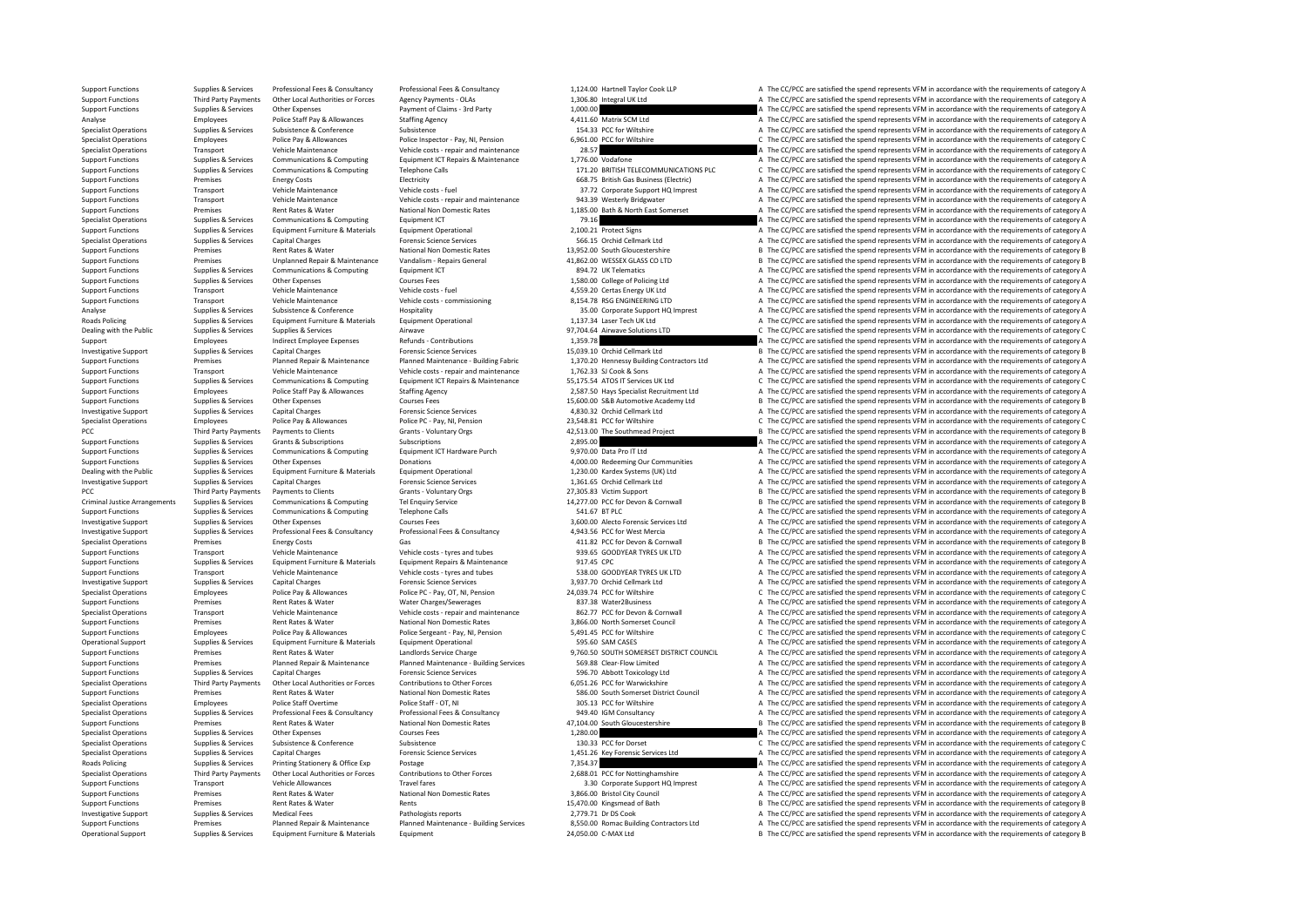Support Functions Premises Rent Rates Rent Rates Rates National Non Domestic Rates 2,035.00 Somerset West and Taunton Council A The CC/PCC are satisfied the spend represents VFM in accordance with the requirements of categ Support Functions Supplies & Services Other Expenses Legal Costs & Services Legal Costs & Services Legal Costs & Services 1,367.50 A The CC/PCC are satisfied the spend represents VFM in accordance with the requirements of Investigative Support Support Support Support Support Capital Charges Capital Charges Forensic Science Services Processic Services 20,407.70 Orchid Cellmark Ltd B The CC/PCC are satisfied the spend represents VFM in accord Specialist Operations Transport Vehicle Allowances Travel fares Travel fares Travel fares a The Miltshire A The CC/PCC are satisfied the spend represents VFM in accordance with the requirements of category A Decice Satisfi Specialist Operations Employees Police Staff Pay & Allowances Police Staff - Pay, NI, Pension 5,241.40 PCC for Dorset C The CC/PCC are satisfied the spend represents VFM in accordance with the requirements of category C Sp Specialist Operations Premises Rent Rates Rent Rates Rent Rates National Non Domestic Rates 13,518.00 PCC for Devon & Cornwall B The CC/PCC are satisfied the spend represents VFM in accordance with the requirements of cate Support Functions Supplies & Services Professional Fees & Consultancy Professional Fees & Consultancy Professional Fees & Consultancy 6,000.00 Peter Ashby Coaching A The CC/PCC are satisfied the spend represents VFM in acc Roads Policing Supplies & Services Printing Stationery & Office Exp Postage Printing Stationer Printing Stationer Printing Postage Printing Postage Printing and the Service of The COME in a statione of the COME in a statio Specialist Operations Subsistence Subsistence Subsistence Subsistence Subsistence Subsistence Subsistence Subsistence Subsistence Subsistence Subsistence Subsistence Subsistence Subsistence Subsistence Subsistence Subsiste Specialist Operations Transport Vehicle Allowances Vehicle mileage allowance 2,059.56 PCC for Gloucestershire A The CC/PCC are satisfied the spend represents VFM in accordance with the requirements of category A The CC/PC Support Functions Premises Premises Rent Rates & Water National Non Domestic Rates 836.00 South Gloucestershire A The CC/PCC are satisfied the spend represents VFM in accordance with the requirements of category A Police P Criminal Justice Arrangements Employees Police Pay & Allowances Police Inspector - Pay, NI, Pension 6,436.74 PCC for Gloucestershire Criminal Justice Arrangements VFM in accordance with the requirements of category C<br>Inves Investigative Support Supplies & Services Capital Charges Capital Charges Forensic Science Services Forensic Science Services 6,350.87 SOCOTEC UK Ltd A The CC/PCC are satisfied the spend represents VFM in accordance with t Specialist Operations Employees Police Overtime Police PC - Overtime Police PC - Overtime 240.46 PCC for Gloucestershire C The CC/PCC are satisfied the spend represents VFM in accordance with the requirements of category C Supplies & Services Equipment Furniture & Materials Equipment Operational and the state of the CCPCC are satisfied the spend represents VFM in accordance with the requirements of category A requirements of category A requi Inversion Cellmark Ltd Support Support Support Supplies The CC/PCC are satisfied the spend represents VFM in accordance with the requirements of category B The CC/PCC are satisfied the spend represents VFM in accordance wi Specialist Operations Premises Premises Planned Repair & Maintenance Estates Costs 195.00 PCC for Devon & Cornwall B The CC/PCC are satisfied the spend represents VFM in accordance with the requirements of category B The P Criminal Justice Arrangements Supplies & Services Other Expenses Manual Costs Criminal A The CC/PCC are satisfied the spend represents VFM in accordance with the requirements of category A The Criminal Justice Arrangements Support Functions Supplies & Services Other Expenses Courses Fees Courses Fees 862.50 BPP PROFESSIONAL EDUCATION A The CC/PCC are satisfied the spend represents VFM in accordance with the requirements of category A The CC/ Example Support Support Support Support Support Support Support Support Support Support Support Support Support Support Support Support Support Support Support Support Support Support Support Support A The CC/PCC are satis Support Functions Premises Premises Rent Rates & Water National Non Domestic Rates 1,509.00 Sedgemoor District Council A The CC/PCC are satisfied the spend represents VFM in accordance with the requirements of category A C Support Functions Supplies & Services Catering Catering Catering Catering Catering 1,578.93 Sodexo Limited A The CC/PCC are satisfied the spend represents VFM in accordance with the requirements of category A Limited Suppo Support Functions Supplies & Services Other Expenses Legal Fees 3rd Party and the state of the Support Functions and the CC/PCC are satisfied the spend represents VFM in accordance with the requirements of category B The C Roads Policing Supplies & Services Printing Stationery & Office Exp Postage Prince Printing Stationery & Office Exp Postage Prince Prince Prince Prince Prince Prince Prince Prince Prince Exponent Controllers (1990) and the Specialist Operations Premises Cleaning & Domestic Supplies Cleaning Charges Cleaning Charges Cleaning Charges Cleaning Charges 576.39 Sodexo Limited B The CC/PCC are satisfied the spend represents VFM in accordance with t Support Functions Transport Vehicle Allowances Cycle costs Cycle costs 2,166.68 Trek Bicycle Corporation Ltd A The CC/PCC are satisfied the spend represents VFM in accordance with the requirements of category A The Cryptal Specialist Operations Premises Premises Rent Rates & Water National Non Domestic Rates 2,083.00 North Somerset Council A The CC/PCC are satisfied the spend represents VFM in accordance with the requirements of category B<br>S 12,728.87 Bristol City Council<br>2,726.87 Bristol City Council and The CONCORD State of the Spend represents VEM in accordance with the requirements of category B Operational Support Supplies & Services Equipment Furniture & Materials Equipment Operational 2,245.50 EDGAR BROTHERS A The CC/PCC are satisfied the spend represents VFM in accordance with the requirements of category A Ca Support Functions Supplies & Services Catering Catering Catering Catering Catering Catering 12,784.00 Sodexo Limited B The CC/PCC are satisfied the spend represents VFM in accordance with the requirements of category B Sup nises Rent Rates & Water National Non Domestic Rates S39.00 South Gloucestershire A The CC/PCC are satisfied the spend represents VFM in accordance with the requirements of category A The SC/PCC are satisfied the spend rep Support Functions Premises Planned Repair & Maintenance Planned Maintenance - Building Services 750.36 Clear-Flow Limited A The CC/PCC are satisfied the spend represents VFM in accordance with the requirements of category Inversigative Supprestigative Support Support Support A Service Supplies A The CC/PCC are satisfied the spend represents VFM in accordance with the requirements of category A SS1.84 BPP PROFESSIONAL EDUCATION A The CC/PCC Support Functions Supplies & Services Other Expenses Courses Fees Courses Fees 851.84 BPP PROFESSIONAL EDUCATION A The CC/PCC are satisfied the spend represents VFM in accordance with the requirements of category A Support Support Functions Supplies & Services Equipment Furniture & Materials Equipment Operational and the sequel and the CC/PCC are satisfied the spend represents VFM in accordance with the requirements of category A and the con Specialist Operations Crounds Maintenance Crounds Maintenance 1791 Corporate Support HQ Imprest A The CC/PCC are satisfied the spend represents VFM in accordance with the requirements of category A Support Functions Premises Rent Rates & Water National Non Domestic Rates 599.00 Bristol City Council A The CC/PCC are satisfied the spend represents VFM in accordance with the requirements of category A Vehicle Matintanar Support Functions Transport Vehicle Maintenance Vehicle costs - commissioning 1,050.30 Walker Fire UK Ltd A The CC/PCC are satisfied the spend represents VFM in accordance with the requirements of category A The CC/PC are Transport Vehicle Maintenance Vehicle costs - licences 25.00 Corporate Support HQ Imprest A The CC/PCC are satisfied the spend represents VFM in accordance with the requirements of category A Vehicle costs - licences 25.00 Support Functions Transport Vehicle Maintenance Vehicle costs - repair and maintenance 1,326.27 PCC for Devon & Cornwall A The CC/PCC are satisfied the spend represents VFM in accordance with the requirements of category A Support Functions Supplies & Services Other Expenses Courses Fees 5,940.00 Service Desk Institute A The CC/PCC are satisfied the spend represents VFM in accordance with the requirements of category A Support Functions Premises Premises Premises Premises Premises Conference General Waste Costs Costs 704.50 Perrys Recycling Ltd A The CC/PCC are satisfied the spend represents VFM in accordance with the requirements of cat Support Functions Supplies & Services Subsistence Subsistence Subsistence Subsistence Subsistence Subsistence C Subsistence Subsistence Subsistence Subsistence Subsistence Subsistence Subsistence Subsistence Subsistence an A The CC/PCC are satisfied the spend represents VFM in accordance with the requirements of category A Support Functions Transport Vehicle Maintenance Vehicle costs - licences 6,613.00 Corporate Support HQ Imprest A The CC/PCC are satisfied the spend represents VFM in accordance with the requirements of category A The Criti Transport Vehicle Hire Hired Vehicle Costs Fired Vehicle Costs 682.00 TOLLGATE HIRE LTD A The CC/PCC are satisfied the spend represents VFM in accordance with the requirements of category A The CC/PCC are satisfied the spe Support Functions Supplies & Services Faultoment Eurniture & Materials Faultoment Functions and the Services Equipment and The CC/PCC are satisfied the spend represents VFM in accordance with the requirements of category A Support Functions Transport Vehicle Maintenance Vehicle costs - repair and maintenance 570.00 CASTROL (UK) LTD A The CC/PCC are satisfied the spend represents VFM in accordance with the requirements of category A The CC/PC Support Functions Supplies & Services Equipment Furniture & Materials Equipment Equipment Equipment Equipment<br>
Forensic Science Services And Support Antenal Procent And Annual Procent And Annual Procent And The CC/PCC are Supplies & Services Capital Charges Forensic Science Services and A The CC/PCC are satisfied the spend represents VFM in accordance with the requirements of category A The CC/PC are satisfied the spend represents VFM in ac Support Functions Supplies & Services Other Expenses Courses Courses Courses Courses Courses Courses Courses Courses Courses Courses Courses at the CONSTANT ADM in accordance with the requirements of category A The CC/PCC Support Functions Premises Premises Antantis America Rents Rents Rents Rents Rents America Rents 3,750.00 Bargain Parking Ltd A The CC/PCC are satisfied the spend represents VFM in accordance with the requirements of categ Supplies & Services Communications & Computing Equipment ICT Repairs & Maintenance 3,954.00 Pomeroy IT Solutions UK Limited A The CC/PCC are satisfied the spend represents VFM in accordance with the requirements of categor Supplies & Services Printing Stationery & Office Exp Advertising (not recruitment) 700.00 Grand Central Sound Studios Ltd A The CC/PCC are satisfied the spend represents VFM in accordance with the requirements of category Support Functions Supplies & Services Other Expenses Courses Courses Fees Support Function Courses Fees 3,223.50 College of Policing Ltd A The CC/PCC are satisfied the spend represents VFM in accordance with the requiremen Specialist Operations Supplies & Services Subsistence Subsistence Accommodation Accommodation Accommodation Accord 4,510.00 A The CC/PCC are satisfied the spend represents VFM in accordance with the requirements of categor Support Functions Supplies & Services Clothing Uniforms & Laundry Clothing & Laundry Clothing America Colthing Muniforms - non-stock 2,415.95 Fowlers of Bristol Ltd and The CC/PCC are satisfied the spend represents VFM in Transport Vehicle Maintenance Vehicle costs - repair and maintenance 16.68 A The CC/PCC are satisfied the spend represents VFM in accordance with the requirements of category A Investigative Support Support Support Support Support Medical Fees Medical Fees Pathologists reports 8,339.13 Dr R J Delaney A The CC/PCC are satisfied the spend represents VFM in accordance with the requirements of catego Support Functions Supplies & Services Printing Stationery & Office Exp Postage 787.00 787.00 A The CC/PCC are satisfied the spend represents VFM in accordance with the requirements of category A The CC/PCC are satisfied th The CC/PCC are satisfied the spend represents VFM in accordance with the requirements of category A Specialist Operations Channel Vehicle Allowances Vehicle mileage allowance 425.25 PCC for Wiltshire C The CC/PCC are satisfied the spend represents VFM in accordance with the requirements of category C The CC/PCC are satis Support Functions Transport Vehicle Maintenance Vehicle costs - repair and maintenance 636.63 City West Commercials Ltd A The CC/PCC are satisfied the spend represents VFM in accordance with the requirements of category B<br> Support Functions Supplies & Services Communications & Computing Equipment ICT Hardware Purch -13,509.50 Jaama Ltd B The CC/PCC are satisfied the spend represents VFM in accordance with the requirements of category B The C Specialist Operations Supplies & Services Communications & Computing Telephone Calls 2,569.47 BRITISH TELECOMMUNICATIONS PLC A The CC/PCC are satisfied the spend represents VFM in accordance with the requirements of catego Transport Vehicle Maintenance Vehicle Costs - repair and maintenance (634.97 Drive Motor Retail Ltd - Weston Maintenance A The CC/PCC are satisfied the spend represents VFM in accordance with the requirements of category A Specialist Operations Employees Police Overtime Police PC - OT, Rest Day, NI 2,235.71 PCC for Wiltshire a The CC/PCC are satisfied the spend represents VFM in accordance with the requirements of category A The CC/PC are sa Investigations Supplies & Services Communications & Computing Tel Enquiry Service 2,433.33 Equifax Limited 2,433.33 Equifax Limited A The CC/PCC are satisfied the spend represents VFM in accordance with the requirements of A The CC/PCC are satisfied the spend represents VFM in accordance with the requirements of category A Specialist Operations Premises Rent Rates & Water Landlords Service Charge 8,492.84 National Crime Agency A The CC/PCC are satisfied the spend represents VFM in accordance with the requirements of category A Vehicle Mathem Support Functions Transport Vehicle Maintenance Vehicle costs - tyres and tubes 1,315.42 GOODYEAR TYRES UK LTD A The CC/PCC are satisfied the spend represents VFM in accordance with the requirements of category A The COVEA Roads Policians Clothing Supplies A The CC/PCC are satisfied the spend represents VFM in accordance with the requirements of category A Support Functions Supplies Services Equipment Functions and Equipment Functions are a consequent Functions are satisfied the consequent Co. Ltd A The CC/PCC are satisfied the spend represents VFM in accordance with the req Support Functions Capital Charges Capital Charges Conversions and the CONVERTING A The CC/PCC are satisfied the spend represents VFM in accordance with the sequirements of category A The CC/PC are satisfied the requirement Support Functions Transport Vehicle Maintenance Vehicle costs - repair and maintenance 688.77 BRISTOL STREET MOTORS A The CC/PCC are satisfied the spend represents VFM in accordance with the requirements of category A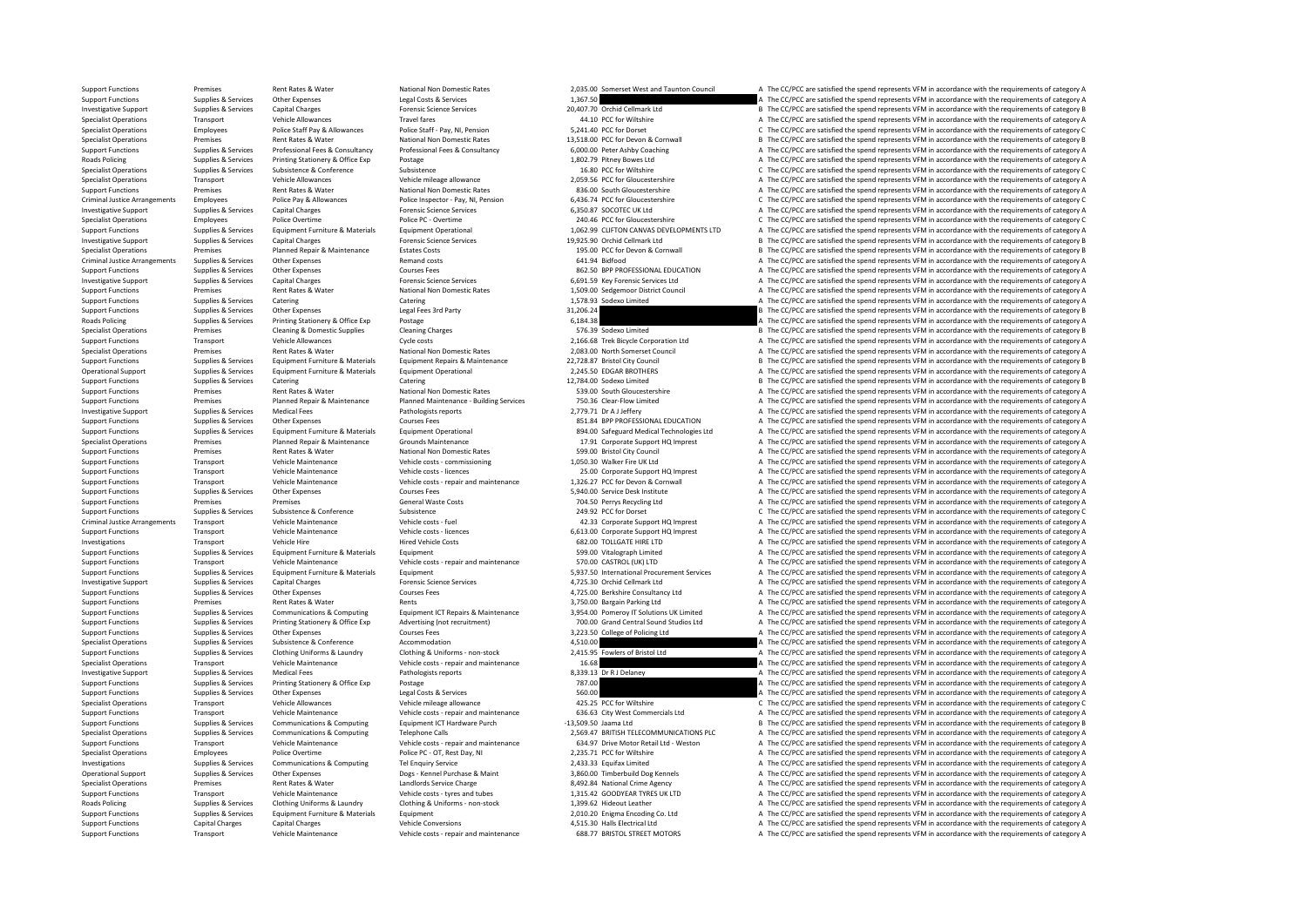Criminal Justice Arrangements Supplies & Services Catering Catering Catering Catering Catering Catering Catering Catering Catering Catering a the COLOC are satisfied the spend represents VFM in accordance with the requirem Local Policing Supplies & Services Equipment Furniture & Materials Equipment Equipment Equipment 2,107.30 SOLON SECURITY LTD A The CC/PCC are satisfied the spend represents VFM in accordance with the requirements of catego Support Functions Premises Energy Costs Energy Costs Electricity Electricity 2,276.63 EDF ENERGY 1 LIMITED A The CC/PCC are satisfied the spend represents VFM in accordance with the requirements of category A Vehicle Maint Support Functions Transport Vehicle Maintenance Vehicle costs - tyres and tubes 624.00 CABOT TYRE SERVICE LTD A The CC/PCC are satisfied the spend represents VFM in accordance with the requirements of category A Support Fu Support Functions Supplies & Services Communications & Computing Equipment ICT Computing Equipment ICT 901.71 UK Telematics A The CC/PCC are satisfied the spend represents VFM in accordance with the requirements of categor Support Functions Capital Charges Capital Charges Capital Charges Construction & Conversion Works 860.44 Sovereign Fire & Security Ltd A The CC/PCC are satisfied the spend represents VFM in accordance with the requirements Support Functions Supplies & Services Equipment Furniture & Materials Equipment - Ammunition exact and the support Equipment - Ammunition 10,095.00 GMK Ltd B The CC/PCC are satisfied the spend represents VFM in accordance Support Functions Supplies & Services Other Expenses Courses Fees Courses Fees 785.16 BPP PROFESSIONAL EDUCATION A The CC/PCC are satisfied the spend represents VFM in accordance with the requirements of category A The CC/ Police Staff Pay, OT, NI, Pension 42,440.43 PCC for Dorset C The CC/PCC are satisfied the spend represents VFM in accordance with the requirements of category C The CC/PC are satisfied the spend represents VFM in accordanc Specialist Operations Employees Police Pay & Allowances Police PC - Pay, NI 4,032.81 PCC for Wiltshire A The CC/PCC are satisfied the spend represents VFM in accordance with the requirements of category A The CC/PC are sat Criminal Justice Arrangements Supplies & Services Other Expenses Maintenance of dogs/cats Maintenance of dogs/cats 635.40 A The CC/PCC are satisfied the spend represents VFM in accordance with the requirements of category Support Functions Supplies & Services Communications & Computing Equipment ICT Software 7,592.20 PHOENIX SOFTWARE LTD A The CC/PCC are satisfied the spend represents VFM in accordance with the requirements of category A Th Operational Support Supplies & Services Other Expenses Police Starfing Maint Degs - Kennel Purchase & Maint 2,898.00 Hartshill Kennels and Cattery and The CC/PCC are satisfied the spend represents VFM in accordance with th Support Functions Employees Police Staff Pay & Allowances Staffing Agency Support 2,070.00 Hays Specialist Recruitment Ltd A The CC/PCC are satisfied the spend represents VFM in accordance with the requirements of category Investigative Support Supplies & Services Capital Charges Capital Charges Forensic Science Services and Support<br>A Support Functions Support Support Support Support Charges Charges Services and Level Costs & Services 2,330. Other Expenses Legal Costs & Services 2,330.30 A The CC/PCC are satisfied the spend represents VFM in accordance with the requirements of category A The CC/PCC are satisfied the spend represents VFM in accordance with the Support Functions Premises Planned Repair & Maintenance Repairs & Maint General 663.80 Boing Rapid Secure Ltd A The CC/PCC are satisfied the spend represents VFM in accordance with the requirements of category A The CC/PC Local Policing Cleaning A Domestic Supplies Cleaning Charges Cleaning Charges 4,875.12 Sodexo Limited A The CC/PCC are satisfied the spend represents VFM in accordance with the requirements of category A The CC/PC are sati Investigative Support Support Support Support Support Support Support Support Support Support Support Support Support Support Support Support Support Support Support Support Support Premises Cleaning & Domestic Supplies Cl Premises Cleaning & Domestic Supplies Cleaning Charges Cleaning Charges 11,202.08 Sodexo Limited B The CC/PCC are satisfied the spend represents VFM in accordance with the requirements of category B The CC/PC are satisfied Analyse Transport Vehicle Allowances Travel fares Travel fares 15,219.14 B The CC/PCC are satisfied the spend represents VFM in accordance with the requirements of category B Sentice Allowances Travel fares National Non Do Support Functions Premises Rent Rates & Water National Non Domestic Rates 1,472.00 Somerset West and Taunton Council A The CC/PCC are satisfied the spend represents VFM in accordance with the requirements of category A Dec Specialist Operations Employees Police Pay & Allowances Police PC - Pay, NI 4,03697 PCC for Wiltshire A The CC/PCC are satisfied the spend represents VFM in accordance with the requirements of category A The CC/PC are sati Support Functions Premises Rent Rates & Water National Non Domestic Rates 1,846.00 Bath & North East Somerset A The CC/PCC are satisfied the spend represents VFM in accordance with the requirements of category A Rates Prin Roads Policing Supplies & Services Printing Stationery & Office Exp Printing Printing Printing States Printing States Printing Printing Supplies and the Services Printing Telephone Calls States and States and the CONN INCT Support Functions Supplies & Services Communications & Computing Telephone Calls 5,557.50 BRITISH TELECOMMUNICATIONS PLC A The CC/PCC are satisfied the spend represents VFM in accordance with the requirements of category A Analyse Third Party Payments of Category Clients Grants Voluntary Orgs 90,591.50 SOMERSET COUNTY COUNCIL C The CC/PCC are satisfied the spend represents VFM in accordance with the requirements of category Counter Seasony A Criminal Criminal Criminal Criminal Justices Fees 1,151.92 WESSEX RESERVE FORCES & CADET ASSOC A The CC/PCC are satisfied the spend represents VFM in accordance with the requirements of category A The Criminal Criminal Cri Specialist Operations Premises Cleaning & Domestic Supplies Cleaning Charges Cleaning Charges Cleaning Charges Cleaning Charges The Creaning Charges School of the Creaning of the Creaning of the Creaning of the Creaning B Local Policing Supplies Services Other Expenses Courses Fees Courses Fees 682.60 Performance Solutions Consulting Lt A The CC/PCC are satisfied the spend represents VFM in accordance with the requirements of category Consu Support Functions Supplies & Services Communications & Computing Equipment ICT equipment ICT 53,592.59 BT PLC The COMPLE COMPLE COMPLET COMPLET COMPLET COMPLET COMPLET COMPLET COMPLET COMPLET COMPLET COMPLET COMPLET COMPLE Support Functions Premises Rent Rates Rent Rates Rent Rates National Non Domestic Rates 1,742.00 North Somerset Council A The CC/PCC are satisfied the spend represents VFM in accordance with the requirements of category A 3,107.50 College of Policing Ltd<br>7,226.63 PCC for Gloucestershire COURS COURSE COURC are satisfied the spend represents VFM in accordance with the requirements of category C Specialist Operations Employees Police Pay & Allowances Police Chief Inspector - Pay, NI, Pension 7,226.63 PCC for Gloucestershire CPCC are satisfied the spend represents VFM in accordance with the requirements of category Payments to Clients Grants - Voluntary Orgs 10,000.00 Kinergy 10,000.00 Kinergy B The CC/PCC are satisfied the spend represents VFM in accordance with the requirements of category B (Party Lienter Area at the result of cat Support Functions Transport Vehicle Maintenance Vehicle costs - repair and maintenance 531.83 Bristol PartsPlus A The CC/PCC are satisfied the spend represents VFM in accordance with the requirements of category A Support Functions Supplies & Services Other Expenses Legal Fees 3rd Party 200,000.00 200,000.00 C The CC/PCC are satisfied the spend represents VFM in accordance with the requirements of category C support Functions Suppli Support Functions Supplies & Services Other Expenses Legal Costs & Services Legal Costs & Services Legal Costs & Services 6,343.22 A The CC/PCC are satisfied the spend represents VFM in accordance with the requirements of Capital Charges Forensic Science Services Capital Charges Capital Charges Capital Charges Forensic Science Services Capital Charges The CC/PCC are satisfied the spend represents VFM in accordance with the requirements of c Investigations Supplies & Services Contractors/ Fees & Hired Services Fees & Hired 12,074.00 North Somerset Council B The CC/PCC are satisfied the spend represents VFM in accordance with the requirements of category B The Support Functions Support Functions of Premises and Unplanned Repair & Maintenance Reactive Maintenance - Building Fabric 1905 60.50 DRA Maintenance Ltd and The CC/PCC are satisfied the spend represents VFM in accordance w Support Functions Transport Vehicle Maintenance Vehicle costs - repair and maintenance 871.83 Staceys Motors A The CC/PCC are satisfied the spend represents VFM in accordance with the requirements of category A The CO/PC a Support Functions Support Premises Premises Planned Repair & Maintenance Planned Maintenance Building Fabric 7,787.40 Hennessy Building Contractors Ltd A The CC/PCC are satisfied the spend represents VFM in accordance with  $\begin{array}{l} \text{Commonical conditions & Computer and the use of the image and the image is a 27,209.00 Vodatione \\ \text{Channel Required M} & \text{Channel Standard and the provided by the image is a 27,209.00 Vodatione \\ \text{Channel Required of the second.} & \text{Channel repeated the second.} \\ \text{Channel Required of the second.} & \text{Channel repeated the second.} \\ \text{Channel Required of the second.} & \text{Channel generated with the requirements of category A \\ \text{Channel General and the second.} \\ \text{Channel General and the second.} & \text{Channel generated with the requirements of category A \\ \text{Channel General and the second.} \\ \text{Channel General and the second.} & \text{Channel General and the second.$ Support Functions Premises Planned Repair & Maintenance Puilding Premier Planned Maintenance - Building Services 597.26 Clear-Flow Limited A The CC/PCC are satisfied the spend represents VFM in accordance with the requirem Criminal Supplies & Services Other Expenses Maintenance of dogs/cats Maintenance of dogs/cats 1,646.28 A The CC/PCC are satisfied the spend represents VFM in accordance with the requirements of category A The Criminal Stat PCC Supplies & Services Printing Stationery & Office Exp Reprographics Reprographics 1,600.00 Studio Mix Ltd A The CC/PCC are satisfied the spend represents VFM in accordance with the requirements of category A Support Fun Support Functions Employees Indirect Employee Expenses Direct Medical Intervention Saching Support Employee Expenses Direct Medical Intervention Saching Support A The CC/PCC are satisfied the spend represents VFM in accord Specialist Operations Transport Vehicle Allowances Vehicle mileage allowance Vehicle mileage allowance 44.55 PCC for Wiltshire A The CC/PCC are satisfied the spend represents VFM in accordance with the requirements of cate Premises Cleaning & Domestic Supplies Cleaning Charges Cleaning Charges S30.59 Sodexo Limited A The CC/PCC are satisfied the spend represents VFM in accordance with the requirements of category A The CC/PCC are satisfied t Support Functions Supplies & Services Contractors/ Fees & Hired Services Fees & Hired The Contractors/ Fees & Hired 740.71 Safestore Ltd A The CC/PCC are satisfied the spend represents VFM in accordance with the requiremen Operational Support Supplies & Services Catering Catering Catering Catering Catering Catering Catering Catering Catering and the Bunned Reation Support A The CC/PCC are satisfied the spend represents VFM in accordance with Support Functions Premises Planned Repair & Maintenance Puiloment Maintenance - Building Services 656.00 Clear-Flow Limited A The CC/PCC are satisfied the spend represents VFM in accordance with the requirements of categor Support Functions Support Support Support Support of Communications & Computing Equipment ICT Repairs & Maintenance 117,486.95 PHOENIX SOFTWARE LTD CThe CC/PCC are satisfied the spend represents VFM in accordance with the Supplies & Services Subsistence Subsistence Subsistence Subsistence Subsistence Subsistence Subsistence Services and the Subsistence Services and the Subsistence Services and the Subsistence Services and the Subsistence Se Investigative Support Support Support Support Support Support Capital Charges Capital Charges Capital Charges Forensic Science Services 5,489.70 Orchid Cellmark Ltd A The CC/PCC are satisfied the spend represents VFM in ac Investigative Support Supplies & Services Capital Charges Capital Charges Forensic Science Services Consultancy<br>
Support Functions Supplies & Services Professional Fees & Consultancy Professional Fees & Consultancy Profess Supplies & Services Professional Fees & Consultancy Professional Fees & Consultancy 720.00 Focus14 Photography<br>
The CC/PCC are satisfied the spend represents VFM in accordance with the requirements of category A versus an<br> Support Functions Supplies & Services Clothing Uniforms & Laundry Clothing & Uniforms - non-stock 1,648.73 Taunton Leisure Ltd a The CC/PCC are satisfied the spend represents VFM in accordance with the requirements of cate Support Functions Premises Planned Repair & Maintenance Planned Maintenance - Building Services 1,159.54 Kingsmead of Bath A The CC/PCC are satisfied the spend represents VFM in accordance with the requirements of category A The CC/PCC are satisfied the spend represents VFM in accordance with the requirements of category A Disused Premises Rent Rates Rent Rates Rent Rates Rent Rent Rates And the CC/PCC are satisfied the spend represents VFM in accordance with the requirements of category Category A The CC/PC are satisfied the spend represent Specialist Operations Transport Vehicle Allowances Travel fares Travel fares Travel fares Cravid fares and the COMPOC for Gloucestershire C The CC/PCC are satisfied the spend represents VFM in accordance with the requireme Investigative Support Support Support Support Support Support Support Capital Charges Capital Charges Capital Charges The Contents of Category A The Contents of Category A The COPC are satisfied the spend represents VFM in Support Transport Vehicle Maintenance Vehicle costs - repair and maintenance 4,372.01 SJ Cook & Sons A The CC/PCC are satisfied the spend represents VFM in accordance with the requirements of category A The CC/PCC are sati Experiences Rent Rates & Water Landlords Service Charge 4,119.53 South Gloucestershire Council A The CC/PCC are satisfied the spend represents VFM in accordance with the requirements of category A Third Party Payments of c PCC Third Party Payments Payments of Category A Grants - Voluntary Orgs Grants - A The CC/PCC are satisfied the spend represents VFM in accordance with the requirements of category A Crants Crients Crants Crants Crants Cra Premises Energy Costs Electricity Electricity Electricity 151,363.90 EDF ENERGY 1 LIMITED CONCRETTED CONCRETTED CONCRETTED CONCRETTED CONCRETTED CONCRETTED CONCRETTED CONCRETTED CONCRETTED CONCRETTED CONCRETTED CONCRETTED Analyse Supplies & Services Equipment Furniture & Materials Equipment 1,118.00 SELECTAMARK SECURITY SYSTEMS PLC A The CC/PCC are satisfied the spend represents VFM in accordance with the requirements of category A Support Functions Supplies & Services Medical Fees Drugs & Medical Requisites 705.28 A The CC/PCC are satisfied the spend represents VFM in accordance with the requirements of category A Drugs & Medical Requisites Providen Specialist Operations Employees Police Pay & Allowances Police Chef Insp - Pay, NI, Pension, HA 7,529.17 PCC for Gloucestershire and The CC/PCC are satisfied the spend represents VFM in accordance with the requirements of A The CC/PCC are satisfied the spend represents VFM in accordance with the requirements of category A Support Functions Premises Planned Repair & Maintenance Security Support 2,742.01 Sovereign Fire & Security Ltd A The CC/PCC are satisfied the spend represents VFM in accordance with the requirements of category B<br>A The CC Support Functions Rentises Rentises Rents Rents Rents Rents Rents 16,875.00 Pyper Personal Performants Inc. B The CC/PCC are satisfied the spend represents VFM in accordance with the complements of category B Support Functions Supplies & Services Other Expenses Legal Fees 3rd Party 2,443.00 2,443.00 A The CC/PCC are satisfied the spend represents VFM in accordance with the requirements of category A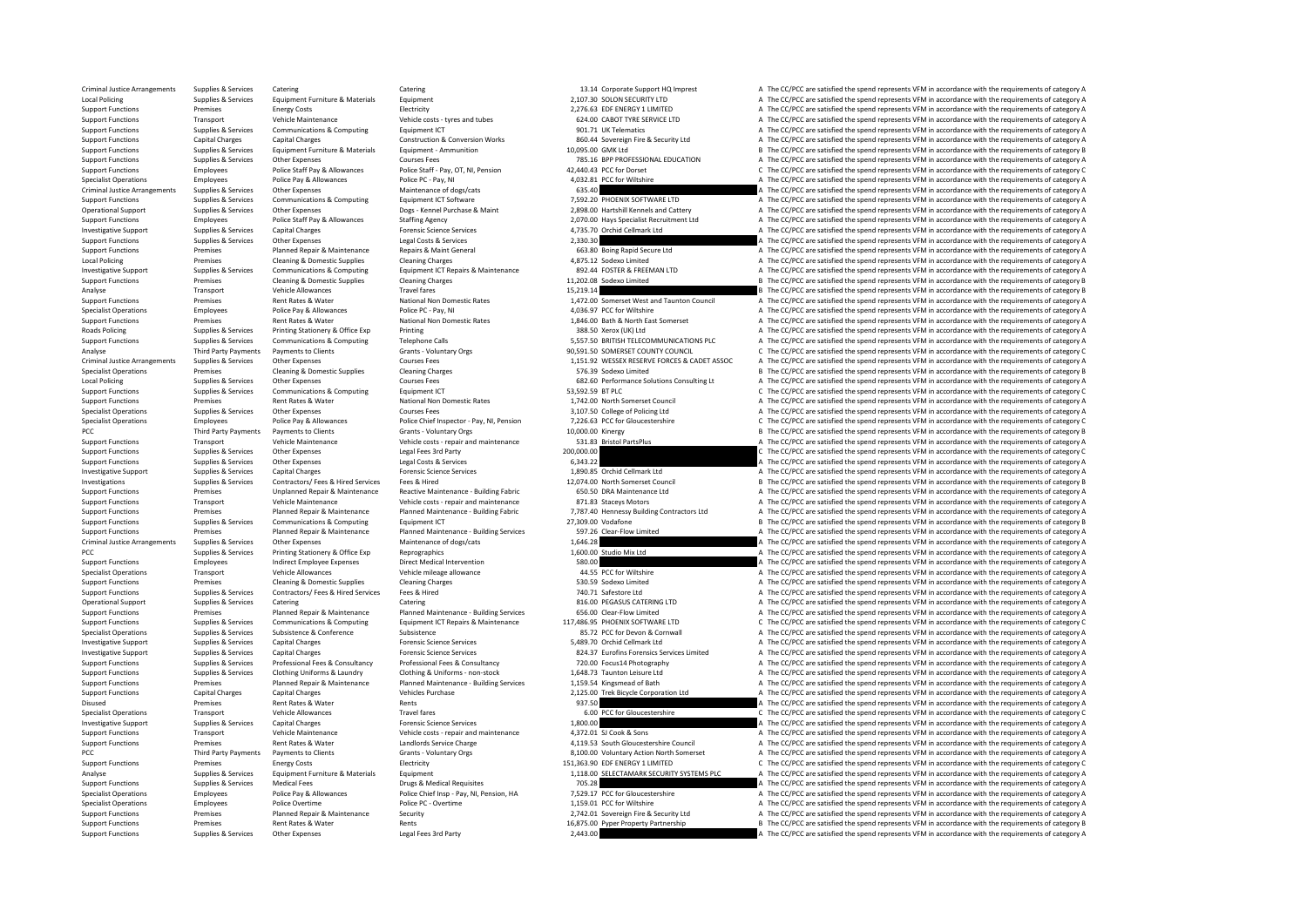Support Functions Premises Premises Planned Repair & Maintenance Planned Maintenance - Building Services 23,983.43 Integral UK Ltd B The CC/PCC are satisfied the spend represents VFM in accordance with the requirements of Support Functions Supplies & Services Other Expenses Courses Fees Courses Fees 1,300.00 Heckler & Koch GB NSAF Limited A The CC/PCC are satisfied the spend represents VFM in accordance with the requirements of category A V Support Functions Transport Vehicle Maintenance Vehicle costs - tyres and tubes 17.20 BMW (UK) Ltd A The CC/PCC are satisfied the spend represents VFM in accordance with the requirements of category A The CC/PC are satisfi Specialist Operations Employees Police Pay & Allowances Police PC - Pay, NI 4,005.07 PCC for Wiltshire A The CC/PCC are satisfied the spend represents VFM in accordance with the requirements of category A Vehicle Maintenan Support Functions Transport Vehicle Maintenance Vehicle costs - repair and maintenance 1,972.01 SJ Cook & Sons A The CC/PCC are satisfied the spend represents VFM in accordance with the requirements of category A The COPC Specialist Operations Supplies & Services Subsistence Accommodation accommodation accommodation 70.00 BRITISH TELECOMMUNICATIONS PLC A The CC/PCC are satisfied the spend represents VFM in accordance with the requirements o Support Functions Premises Premises Premises Rent Rates Rent Rates National Non Domestic Rates National Non Domestic Rates 711.00 Mendip District Council A The CC/PCC are satisfied the spend represents VFM in accordance wi Specialist Operations Supplies & Services Equipment Furniture & Materials Equipment Equipment expectations Equipment experational are the Services Equipment of Category A The CC/PCC are satisfied the spend represents VFM i Equipment Operational the requirements of category A and the CC/PCC are satisfied the spend represents VFM in accordance with the requirements of category A a case of category A a and a conditional Ltd CC/PCC are satisfied Analyse Supplies & Services Other Expenses Financial Adjustments Financial Adjustments -0.93 SUEZ Recycling and Recovery UK Ltd A The CC/PCC are satisfied the spend represents VFM in accordance with the requirements of cat Support Functions Support France of Premises Planned Repair & Maintenance Planned Maintenance Planned Maintenance Building Services 2,390.00 SVE Services Limited A The CC/PCC are satisfied the spend represents VFM in accor Support Functions Supplies & Services Other Expenses Courses Fees 2,157.50 College of Policing Ltd A The CC/PCC are satisfied the spend represents VFM in accordance with the requirements of category A The CC/PC are satisfi Support Functions Premises Unplanned Repair & Maintenance Reactive Maintenance - Building Services 9,889.52 Controlco Ltd A The CC/PCC are satisfied the spend represents VFM in accordance with the requirements of category Support Functions Premises Planned Repair & Maintenance Puilding Fabric 2001 11 Alliance Assess and the Services Limited A The CC/PCC are satisfied the spend represents VFM in accordance with the requirements of category A Support Functions Transport Vehicle Maintenance Vehicle costs - repair and maintenance 901.11 Alliance Automotive T/A Mill Autoq A The CC/PCC are satisfied the spend represents VFM in accordance with the requirements of ca Specialist Operations Transport Vehicle Maintenance Vehicle costs - commissioning 5,677.47 Halls Electrical Ltd A The CC/PCC are satisfied the spend represents VFM in accordance with the requirements of category A The CC/P Specialist Operations Employees Police Staff Overtime Police Staff - OT, NI Police Staff - OT, NI Police Staff Overtime Police Staff - OT, NI 1,039.55 PCC for Wiltshire A The CC/PCC are satisfied the spend represents VFM i Support Functions Premises Premises Rent Rates & Water National Non Domestic Rates 1,310.00 Bristol City Council A The CC/PCC are satisfied the spend represents VFM in accordance with the requirements of category A The Cou Specialist Operations Employees Police Pay & Allowances Housing Allowance - PC 314.12 PCC for Wiltshire C The CC/PCC are satisfied the spend represents VFM in accordance with the requirements of category C Specialist Opera Subsistence Conference Conference Accommodation 5,209.37 Subsistence Supplies Subsistence & Conference Accommodation Commodation 5,209.37 A The CC/PCC are satisfied the spend represents VFM in accordance with the requireme Criminal Justice Arrangements Supplies & Services Communications & Computing Equipment ICT Repairs & Maintenance 1,000.00 UK & Ireland SAP User Group Ltd A The CC/PCC are satisfied the spend represents VFM in accordance wi Disused Premises Cleaning & Domestic Supplies Cleaning Charges Cleaning Charges BO2.16 RS COMPONENTS LTD A The CC/PCC are satisfied the spend represents VFM in accordance with the requirements of category A Vehicle Convers Support Functions Capital Charges Capital Charges Capital Charges Vehicle Conversions Vehicle Conversions 8,921.34 Halls Electrical Ltd A The CC/PCC are satisfied the spend represents VFM in accordance with the requirement Analyse Contract of the C/PCC are assisted the spend represents VFM in accordance with the requirements of category C<br>
Analyse Employees Police Staff Pay & Allowances Police Staff - Police Pension 234,000.00 Somerset Count Support Functions Supplies & Services Other Expenses Payment of Claims - 3rd Party 2,854.20 A The CC/PCC are satisfied the spend represents VFM in accordance with the requirements of category A Category A Category A Catego Support Functions Supplies & Services Catering Catering Catering Catering S,129.80 Sodexo Limited A The CC/PCC are satisfied the spend represents VFM in accordance with the requirements of category A Catering Catering Cate Support Functions Premises Premises Rent Rates & Water Landlords Service Charge 4,642.77 North Somerset Council A The CC/PCC are satisfied the spend represents VFM in accordance with the requirements of category A The CC/P Premises Energy Costs Electricity Electricity 2,409.34 FPG (UK) Ltd A The CC/PCC are satisfied the spend represents VFM in accordance with the requirements of category A<br>2. Englishment Particular A The CC/PC are satisfi Roads Policing Supplies & Services Equipment Furniture & Materials Equipment Operational Equipment Operational 865.48 Laser Tech UK Ltd A The CC/PCC are satisfied the spend represents VFM in accordance with the requirement Support Functions Supplies & Services Printing Stationery & Office Exp Postage Protage Printing Stationery & Office Exp Postage 787.00 MA Products (UK) Ltd t/a SceneSafe A The CC/PCC are satisfied the spend represents VFM Equipment - Consumables examples the send on the COPCC are satisfied the spend represents VFM in accordance with the requirements of category A<br>In the CC/PCC are satisfied the spend represents VFM in accordance with the re Support Functions Supplies & Services Other Expenses Legal Costs & Services Legal Costs & Services Legal Costs & Services 800.00 A The CC/PCC are satisfied the spend represents VFM in accordance with the requirements of ca A The CC/PCC are satisfied the spend represents VFM in accordance with the requirements of category A Operational Support Supplies & Services Clothing Uniforms & Laundry Clothing & Uniforms - Issues 564.50 Arco South West A The CC/PCC are satisfied the spend represents VFM in accordance with the requirements of category A Clothing Uniforms & Laundry **According According Clothing Uniforms & Laundry According Clothing Uniforms & Laundry Accordements of category A<br>Professional Face & Consultancy Professional Face & Consultancy 1975 ON Nerox (I** Support Functions Supplies & Services Professional Fees & Consultancy Professional Fees & Consultancy Professional Fees & Consultancy 1,825.00 Xerox (UK) Ltd A The CC/PCC are satisfied the spend represents VFM in accordanc PCC Third Party Payments of Category B Grants - Voluntary Orgs 15,000.00 THE BRANDON TRUST BANDON TRUST B The CC/PCC are satisfied the spend represents VFM in accordance with the requirements of category B Grants 15,000.00 Specialist Operations Supplies & Services Subsistence Subsistence Accommodation Accommodation Accommodation 89.00 PCC for Wiltshire C The CC/PCC are satisfied the spend represents VFM in accordance with the requirements of Premises Premises Seneral Waste Costs 655.20 Perrys Recycling Ltd A The CC/PCC are satisfied the spend represents VFM in accordance with the requirements of category A The Costs 655.20 Perrys Recycling Ltd A The CC/PCC are Support Functions Supplies & Services Medical Fees Drugs & Medical Requisites Drugs & Medical Requisites Drugs & Medical Requisites 986.18 A The CC/PCC are satisfied the spend represents VFM in accordance with the requirem Specialist Operations Supplies & Services Professional Fees & Consultancy Professional Fees & Consultancy Professional Fees & Consultancy and a Consultancy and a The CC/PCC are satisfied the spend represents VFM in accorda Specialist Operations Employees Police Overtime Police PC - OT, Rest Day, NI 2,857.23 PCC for Wiltshire A The CC/PCC are satisfied the spend represents VFM in accordance with the requirements of category A The CC/PC are sa Investigative Support Supplies & Services Professional Fees & Consultancy Professional Fees & Consultancy -722.00 Systems Technology Consultants Ltd A The CC/PCC are satisfied the spend represents VFM in accordance with the requirements of category A Analyse Supplies & Services Other Expenses Content Content of Category Analystments 1.008 WESSEX RESERVE FORCES & CADET ASSOC A The CC/PCC are satisfied the spend represents VFM in accordance with the requirements of categ Support Functions Transport Vehicle Maintenance Vehicle costs - repair and maintenance 1,203.46 DRIVE VAUXHALL A The CC/PCC are satisfied the spend represents VFM in accordance with the requirements of category A The Crite Specialist Operations Employees Police Pay & Allowances Police PC - Pay, NI, Pension 4,945.47 PCC for Wiltshire A The CC/PCC are satisfied the spend represents VFM in accordance with the requirements of category A The CC/P Specialist Operations Supplies & Services Subsistence Subsistence Subsistence Subsistence Subsistence Subsistence<br>
Support Functions Supplies & Services Equipment Furniture & Materials Publications including books 2,008.50 Supplies & Services Equipment Furniture & Materials Publications including books 2,008.50 Oxford University Press Materical Artic C/PCC are satisfied the spend represents VFM in accordance with the requirements of category Specialist Operations Employees Police Pay & Allowances Police Inspector - Pay, OT, NI, Pension 7,126.40 PCC for Wiltshire C The CC/PCC are satisfied the spend represents VFM in accordance with the requirements of category Support Functions Transport Vehicle Allowances Travel fares Travel fares Travel fares 10.00 Corporate Support HQ Imprest A The CC/PCC are satisfied the spend represents VFM in accordance with the requirements of category A - Investigative Support Supplies & Services Capital Charges Capital Charges Forensic Science Services Processic Capital Charges Forensic Science Services and the control of the CC/PCC are satisfied the spend represents V Analyse Supplies & Services Other Expenses Channel Adjustments Channel Adjustments Channel Description Commodation Description Commodation Description Description Commodation and the CONST Services UK Ltd C The CC/PCC are Support Functions Premises Rent Rates & Water Hire of Accommodation Hire of Accommodation 25,470.90 County Marquees Ltd B The CC/PCC are satisfied the spend represents VFM in accordance with the requirements of category B Support Functions Premises Rent Rates & Water National Non Domestic Rates 7,219.00 Bristol City Council A The CC/PCC are satisfied the spend represents VFM in accordance with the requirements of category A The Cristol City Specialist Operations Employees Police Pay & Allowances Standby Payments Standby Payments 350.00 PCC for Wiltshire A The CC/PCC are satisfied the spend represents VFM in accordance with the requirements of category A The C Criminal Justice Arrangements Supplies & Services Other Expenses Remand costs Remand costs Remand costs 1,979.00 Charles Fellows Supplies Ltd A The CC/PCC are satisfied the spend represents VFM in accordance with the requi Support Functions Premises Planned Repair & Maintenance Planned Maintenance - Building Services 815.50 DRA Maintenance Ltd A The CC/PCC are satisfied the spend represents VFM in accordance with the requirements of category A The CC/PCC are satisfied the spend represents VFM in accordance with the requirements of category A Investigative Support Support Support Support Supportes Capital Charges Capital Charges Forensic Science Services Forensic Science Services 5,272.44 Orchid Cellmark Ltd A The CC/PCC are satisfied the spend represents VFM i Specialist Operations Supplies & Services Communications & Computing Telephone Calls a The Agency and the Calls a The CC/PCC are satisfied the spend represents VFM in accordance with the requirements of category A The CC/P A The CC/PCC are satisfied the spend represents VFM in accordance with the requirements of category A Investigative Support Premises Premises Premises Premises Controllers (September 2003) Tradebe Laboration Controllers and A The CC/PCC are satisfied the spend represents VFM in accordance with the requirements of category Operational Support Supplies & Services Equipment Furniture & Materials Equipment Equipment Equipment Equipment<br>
Support Functions Supplies & Services Other Expenses Materials Courses Fees The 1,753.50 College of Policing Support Functions Supplies & Services Other Expenses Courses Fees 1,753.50 College of Policing Ltd A The CC/PCC are satisfied the spend represents VFM in accordance with the requirements of category A The CC/PC are satisfi Specialist Operations Supplies & Services Subsistence Subsistence Hospitality Hospitality 18.43 Corporate Support HQ Imprest A The CC/PCC are satisfied the spend represents VFM in accordance with the requirements of catego Transport Vehicle Maintenance Vehicle costs - commissioning 2,616.44 RSG ENGINEERING LTD A The CC/PCC are satisfied the spend represents VFM in accordance with the requirements of category A Operational Support Supplies & Services Other Expenses Horses Forage Horses - Forage 1,380.00 A The CC/PCC are satisfied the spend represents VFM in accordance with the requirements of category A The CC/PC are satisfied th Analyse the CC/PCC are satisfied the spend represents VFM in accordance with the requirements of category A The CC/PCC are satisfied the spend represents VFM in accordance with the requirements of category A The CC/PCC are A The CC/PCC are satisfied the spend represents VFM in accordance with the requirements of category A Support Functions Transport Vehicle Maintenance Vehicle costs - repair and maintenance 515.26 BMW (UK) Ltd A The CC/PCC are satisfied the spend represents VFM in accordance with the requirements of category A The CC/PC are Support Functions Premises Cleaning & Domestic Supplies Cleaning Charges Cleaning Charges 19,155.23 Sodexo Limited B The CC/PCC are satisfied the spend represents VFM in accordance with the requirements of category B Suppo A The CC/PCC are satisfied the spend represents VFM in accordance with the requirements of category A Operational Support Supplies & Services Contractors/ Fees & Hired Fees & Hired Services Fees & Hired Services Fees & Hired 34.00 A The CC/PCC are satisfied the spend represents VFM in accordance with the requirements of ca Support Functions Supplies & Services Printing Supplies Printing Printing Printing Printing Printing Printing 258.74 Xerox (UK) Ltd A The CC/PCC are satisfied the spend represents VFM in accordance with the requirements of Criminal Justice Arrangements of category A The CC/PCC are satisfied the spend represents VFM in accordance with the requirements of category A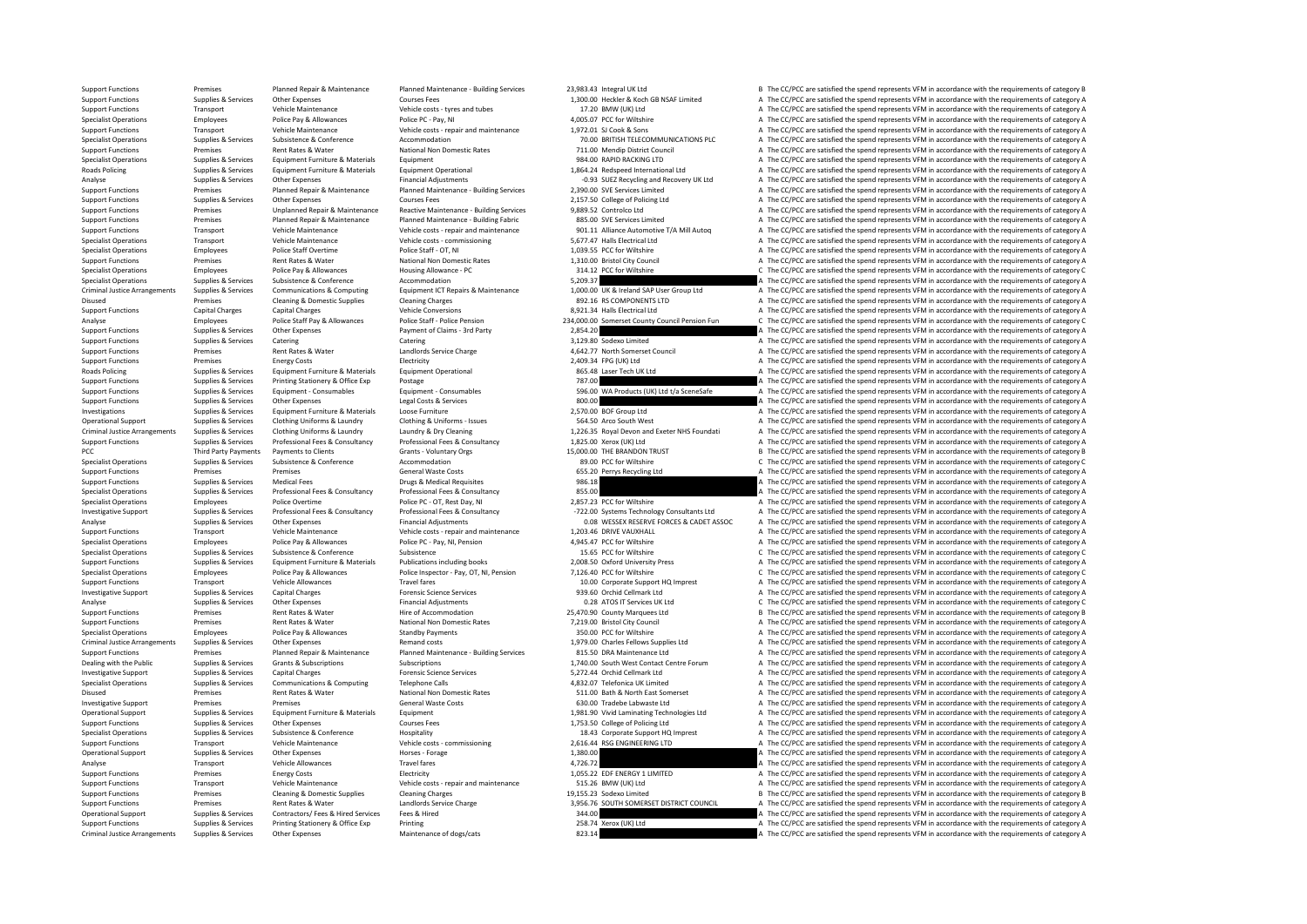Support Functions Supplies & Services Communications & Computing Equipment ICT examples a Support Functions and the CC/PCC are satisfied the spend represents VFM in accordance with the requirements of category A The COMPUT Specialist Operations Employees Police Staff Pay & Allowances Police Staff - Pay, NI, Pension 6,228.02 PCC for Wiltshire A The CC/PCC are satisfied the spend represents VFM in accordance with the requirements of category A Criminal Justice Arrangements Supplies & Services Medical Fees Doctors - call out fees Doctors and the search the cryptocone of the CCPCC are satisfied the spend represents VFM in accordance with the requirements of catego Investigations and receive the contractors of category Automobile Supplies & Services Contractors/ Fees & Hired<br>
Supplies & Services Capital Charges Hired Forensic Science Services and the CONSTRET TO SUSTEM THE CONTROLL A Investigative Support Supplies & Services Capital Charges Forensic Science Services 722.00 Systems Technology Consultants Ltd A The CC/PCC are satisfied the spend represents VFM in accordance with the requirements of category A support Functions Premises Rent Rates Rent Rates Rent Rates National Non Domestic Rates 27,904.00 Bristol City Council B The CC/PCC are satisfied the spend represents VFM in accordance with the requirements of category B T Specialist Operations Transport Vehicle Allowances Travel fares Travel fares 101.08 A The CC/PCC are satisfied the spend represents VFM in accordance with the requirements of category A The Criticalist Operations Premises Specialist Operations Premises Rent Rates & Water National Non Domestic Rates 5,694.00 North Somerset Council A The CC/PCC are satisfied the spend represents VFM in accordance with the requirements of category A The CC/PC A The CC/PCC are satisfied the spend represents VFM in accordance with the requirements of category A Specialist Operations Employees Police Pay & Allowances Police PC - Pay, NI, Pension 4,935.06 PCC for Wiltshire A The CC/PCC are satisfied the spend represents VFM in accordance with the requirements of category A Support Support Functions Support Premises Premises Unplanned Repair & Maintenance Reactive Maintenance - Building Fabric 3,300.00 R Lewis & Co (UK) Limited A The CC/PCC are satisfied the spend represents VFM in accordance with th Roads Policing Supplies & Services Equipment Furniture & Materials Equipment Equipment Equipment 1,100.49 CLIFTON CANVAS DEVELOPMENTS LTD A The CC/PCC are satisfied the spend represents VFM in accordance with the requireme Support Functions Premises Premises Unplanned Repair & Maintenance Vandalism - Repairs General 625.70 DRA Maintenance Ltd A The CC/PCC are satisfied the spend represents VFM in accordance with the requirements of category Criminal Justice Arrangements Supplies & Services Equipment Furniture & Materials Equipment Operational Equipment Operational and the material and the Material and the Criminal of the CCPCC are satisfied the spend represen Support Functions Supplies & Services Communications & Computing Equipment ICT Equipment ICT 1,347.91 BRITISH TELECOMMUNICATIONS PLC A The CC/PCC are satisfied the spend represents VFM in accordance with the requirements o Premises Rent Rates & Water Water Charges/Sewerages 1,646.88 Water2Business A The CC/PCC are satisfied the spend represents VFM in accordance with the requirements of category A The CC/PC are satisfied the spend represents Support Functions Premises Planned Repair & Maintenance Repairs & Maint General 9,932.40 Boing Rapid Secure Ltd A The CC/PCC are satisfied the spend represents VFM in accordance with the requirements of category A Repair R Support Functions Premises Rent Rates & Water Rents Rents Rents Rent Rents 2,893.75 LANDMARC RE MOD (WALES) A The CC/PCC are satisfied the spend represents VFM in accordance with the requirements of category A Dectors call Criminal Justice Arrangements Supplies & Services Medical Fees Doctors call out fees and the services of the CCPCC are satisfied the spend represents VFM in accordance with the requirements of category C<br>Supplies & Service Insurance Supported Functions Support Functions of Chief Police Officer Staff Associat A The CC/PCC are satisfied the spend represents VFM in accordance with the requirements of category A The CC/PC are satisfied the spend Support Functions Capital Charges Capital Charges Capital Charges Additions:Non Enhancing Fees 7,73.94 PCC Ridge & Partners LLP A The CC/PCC are satisfied the spend represents VFM in accordance with the requirements of cat Specialist Operations Employees Police Pay & Allowances Police Chief Insp - Pay, NI, Pension, Alwnce 7,723.94 PCC for Gloucestershire Chief Chief Chief Chief Chief Chief Chief Chief Chief Chief Chief Chief Chief Chief Chie Support Functions Support Premises Premises Planned Repair & Maintenance Planned Maintenance Building Services 9,350.00 Romac Building Contractors Ltd A The CC/PCC are satisfied the spend represents VFM in accordance with Support Functions Supplies & Services Communications & Computing Equipment ICT 1,153.35 UK Telematics A The CC/PCC are satisfied the spend represents VFM in accordance with the requirements of category A The CC/PCC are sat Local Policing Supplies Services Other Expenses Courses Fees Courses Fees 610.00 PCC for Dorset A The CC/PCC are satisfied the spend represents VFM in accordance with the requirements of category A The CC/PC are satisfied Support Functions Supplies & Services Communications & Computing Equipment ICT Hardware Purch 1,690.00 Data Pro IT Ltd A The CC/PCC are satisfied the spend represents VFM in accordance with the requirements of category A C Subsistence Conference Conference Conference Conference Conference Conference Conference Conference Conference Conference Conference Exercises contents of category 1.325.00 St George's House Trust (Windsor Ca and The CC/PC Support Functions Premises Rent Rates & Water National Non Domestic Rates 1,497.00 Bristol City Council A The CC/PCC are satisfied the spend represents VFM in accordance with the requirements of category A Support Functions Transport Vehicle Maintenance Vehicle costs - repair and maintenance 1,137.80 Staceys Motors A The CC/PCC are satisfied the spend represents VFM in accordance with the requirements of category A Support F Support Functions Supplies & Services Equipment Furniture & Materials Equipment ICT Repairs & Maintenance and Support For North Wales C The CC/PCC are satisfied the spend represents VFM in accordance with the requirements Communications & Computing Laurent Equipment ICT Repairs & Maintenance 3,172.00 ASSA ABLOY Ltd T/A Traka CAPCC are satisfied the spend represents VFM in accordance with the requirements of category A and CAPCC are stiffed Specialist Operations Premises Planned Repair & Maintenance Planned Maintenance Building Services 99.66 Jackson Lift Services Area and The CC/PCC are satisfied the spend represents VFM in accordance with the requirements o A. The CC/PCC are satisfied the spend represents VFM in accordance with the requirements of category A Support Functions Supplies & Services Other Expenses Support External Audit Fee 950.00 Somerset County Council Pension Fun A The CC/PCC are satisfied the spend represents VFM in accordance with the requirements of category Premises Cleaning & Domestic Supplies Cleaning Charges 2008 Cleaning Charges 732.02 Sodexo Limited B The CC/PCC are satisfied the spend represents VFM in accordance with the requirements of category B Vehicle or the requir Support Functions Transport Vehicle Maintenance Vehicle costs - repair and maintenance 845.87 Staceys Motors A The CC/PCC are satisfied the spend represents VFM in accordance with the requirements of category A The Crime o Investigations Supplies & Services Equipment Furniture & Materials Equipment Equipment Equipment Equipment 1,450.00 DRA Maintenance 1,450.00 DRA Maintenance Ltd A The CC/PCC are satisfied the spend represents VFM in accord Support Functions Transport Vehicle Maintenance Vehicle costs - repair and maintenance 502.44 Bristol PartsPlus A The CC/PCC are satisfied the spend represents VFM in accordance with the requirements of category A The CC/P Printing Stationery & Office Exp Stationery Supplies Stationery 533.50 Pitney Bowes Ltd A The CC/PCC are satisfied the spend represents VFM in accordance with the requirements of category A Contractors C Fees. 8 Hired Stat Support Functions Supplies & Services Contractors/ Fees & Hired Services Fees & Hired 1,548.33 My Staff Shop Limited A The CC/PCC are satisfied the spend represents VFM in accordance with the requirements of category A The Support Functions Supplies & Services Equipment Furniture & Materials Equipment Operational Equipment Operational 855.00 J Scadding & Son Ltd A The CC/PCC are satisfied the spend represents VFM in accordance with the requi Support Functions Premises Premises Rent Rates & Water Rents Rents Rents Rents Rents Rents Rents Rents Rents Rents Rents Premisershire Council A The CC/PCC are satisfied the spend represents VFM in accordance with the requ Dealing with the Public Supplies & Services Equipment Furniture & Materials Equipment Operational and a 3,000.21 FOSTER & FREEMAN LTD A The CC/PCC are satisfied the spend represents VFM in accordance with the requirements Investigations Supplies & Services Supplies & Services Court Application Fees Court Application Fees 678.00 HM Courts & Tribunal Service A The CC/PCC are satisfied the spend represents VFM in accordance with the requiremen Investigative Support Support Support Support Support Support Support Support Support Support Support Support Support Support Support Support Support Support Support Support Support Support Support Support Support Support Support Functions Supplies & Services Equipment Furniture & Materials Equipment Operational 3,083.40 Axon Public Safety UK Limited A The CC/PCC are satisfied the spend represents VFM in accordance with the requirements of Supplies & Services Equipment Furniture & Materials Equipment - Ammunition Equipment Ammunition Equipment Ammunition 6,085.50 GMK Ltd A The CC/PCC are satisfied the spend represents VFM in accordance with the requirements Investigations Supplies Material Supplies & Services Other Expenses Courses Fees Courses Fees 690.00 National Crime Agency A The CC/PCC are satisfied the spend represents VFM in accordance with the requirements of category Supplies & Services Subsistence Subsistence Subsistence Subsistence Subsistence Subsistence Subsistence Subsistence<br>3.001 British Gas Business (Electric) A The CC/PCC are satisfied the spend represents VFM in accordance wi Analyse Supplies & Services Other Expenses Supplies Financial Adjustments -0.01 British Gas Business (Electric) A The CC/PCC are satisfied the spend represents VFM in accordance with the requirements of category A The CC/P Analyse Employees Police Staff Pay & Allowances Staffing Agency 1,813.98 Matrix SCM Ltd A The CC/PCC are satisfied the spend represents VFM in accordance with the requirements of category A The CC/PCC are satisfied the spe Support Functions Premises Premises Premises Rent Rates Rates National Non Domestic Rates 624.00 South Gloucestershire A The CC/PCC are satisfied the spend represents VFM in accordance with the requirements of category A T Specialist Operations Supplies & Services Capital Charges Supplies Capital Charges Forensic Science Services 50<br>
Specialist Operations Supplies Premises Rent Rents Rents Rents Rents Rents Rents Rents Rents Rents Rents Rent Specialist Operations Premises Premises Rent Rates & Water Rents Rents Rents Rents Rents Rents Rents Rents Rents Rents Rents and the Specialist Operations Premises Rent Rates Rent Rates & Water Rents Rents Subsistence Subs Supplies & Services Subsistence Subsistence Subsistence Subsistence Subsistence Subsistence Subsistence Subsistence<br>Supplies A The CC/PCC are satisfied the spend represents VFM in accordance with the requirements of catego Support Functions Supplies & Services Other Expenses Legal Costs & Services Legal Costs & Services Legal Costs & Services 1,000.00 A The CC/PCC are satisfied the spend represents VFM in accordance with the requirements of Support Functions Premises Rent Rates & Water Landlords Service Charge 9,583.33 SOUTH SOMERSET DISTRICT COUNCIL A The CC/PCC are satisfied the spend represents VFM in accordance with the requirements of category C Speciali Travel fares Travel fares Travel fares and the COVEC are satisfied the spend represents VFM in accordance with the requirements of category C are spend represents VFM in accordance with the requirements of category C are s Support Functions Premises Rent Rates & Water Landlords Service Charge 267.75 HARTNELL TAYLOR COOK CLIENT A/C A The CC/PCC are satisfied the spend represents VFM in accordance with the requirements of category A The Crient Specialist Operations Supplies & Services Capital Charges Forensic Science Services Forensic Science Services<br>Support Functions Supplies & Services Equipment Furniture & Materials Equipment Equipment (A The COLO Axon Publi A The CC/PCC are satisfied the spend represents VFM in accordance with the requirements of category A Specialist Operations Transport Vehicle Allowances Travel fares Travel fares 141.90 Corporate Support A The CC/PCC are satisfied the spend represents VFM in accordance with the requirements of category A Support Functions Premises Rent Rates Rent Rates National Non Domestic Rates 508.00 Monmouthshire County Council A The CC/PCC are satisfied the spend represents VFM in accordance with the requirements of category A The CC/ Support Functions Supplies & Services Other Expenses Courses Fees Courses Fees 845.60 Rescue Specialist Limited A The CC/PCC are satisfied the spend represents VFM in accordance with the requirements of category A The CC/P Support Transport Vehicle Maintenance Vehicle costs - repair and maintenance 3,212.36 SJ Cook & Sons A The CC/PCC are satisfied the spend represents VFM in accordance with the requirements of category Premises Unplanned Re Premises Unplanned Repair & Maintenance Reactive Maintenance - Building Fabric 11.821.75 John West (Contractors) Ltd B The CC/PCC are satisfied the spend represents VFM in accordance with the requirements of category B Disused Premises Premises Rent Rates & Water National Non Domestic Rates 1,048.00 Sedgemoor District Council A The CC/PCC are satisfied the spend represents VFM in accordance with the requirements of category A The CC/PC a Support Functions Support Functions Premises Unplanned Repair & Maintenance Reactive Maintenance - Building Services 1,081.56 Sovereign Fire & Security Ltd A The CC/PCC are satisfied the spend represents VFM in accordance A The CC/PCC are satisfied the spend represents VFM in accordance with the requirements of category A Support Functions Premises Premises Premises Premises Premises Costs General Waste Costs 2,260.50 Tradebe Labwaste Ltd A The CC/PCC are satisfied the spend represents VFM in accordance with the requirements of category A T Analyse Supplies & Services Other Expenses Financial Adjustments -0.01 Victim Support -0.01 Analyse -0.01 Victim Support B The CC/PCC are satisfied the spend represents VFM in accordance with the requirements of category B B The CC/PCC are satisfied the spend represents VFM in accordance with the requirements of category B Analyse Transport Vehicle Allowances Travel fares and the specific are allowed the specific Allowances Travel fares a the CC/PCC are satisfied the spend represents VFM in accordance with the requirements of category A<br>Crim Criminal Justice Arrangements Supplies & Services Other Expenses Remand costs 862.56 WA Products (UK) Ltd t/a SceneSafe A The CC/PCC are satisfied the spend represents VFM in accordance with the requirements of category A Support Functions Premises Planned Repair & Maintenance Security Security 5,008.00 Avon Armour Limited A The CC/PCC are satisfied the spend represents VFM in accordance with the requirements of category A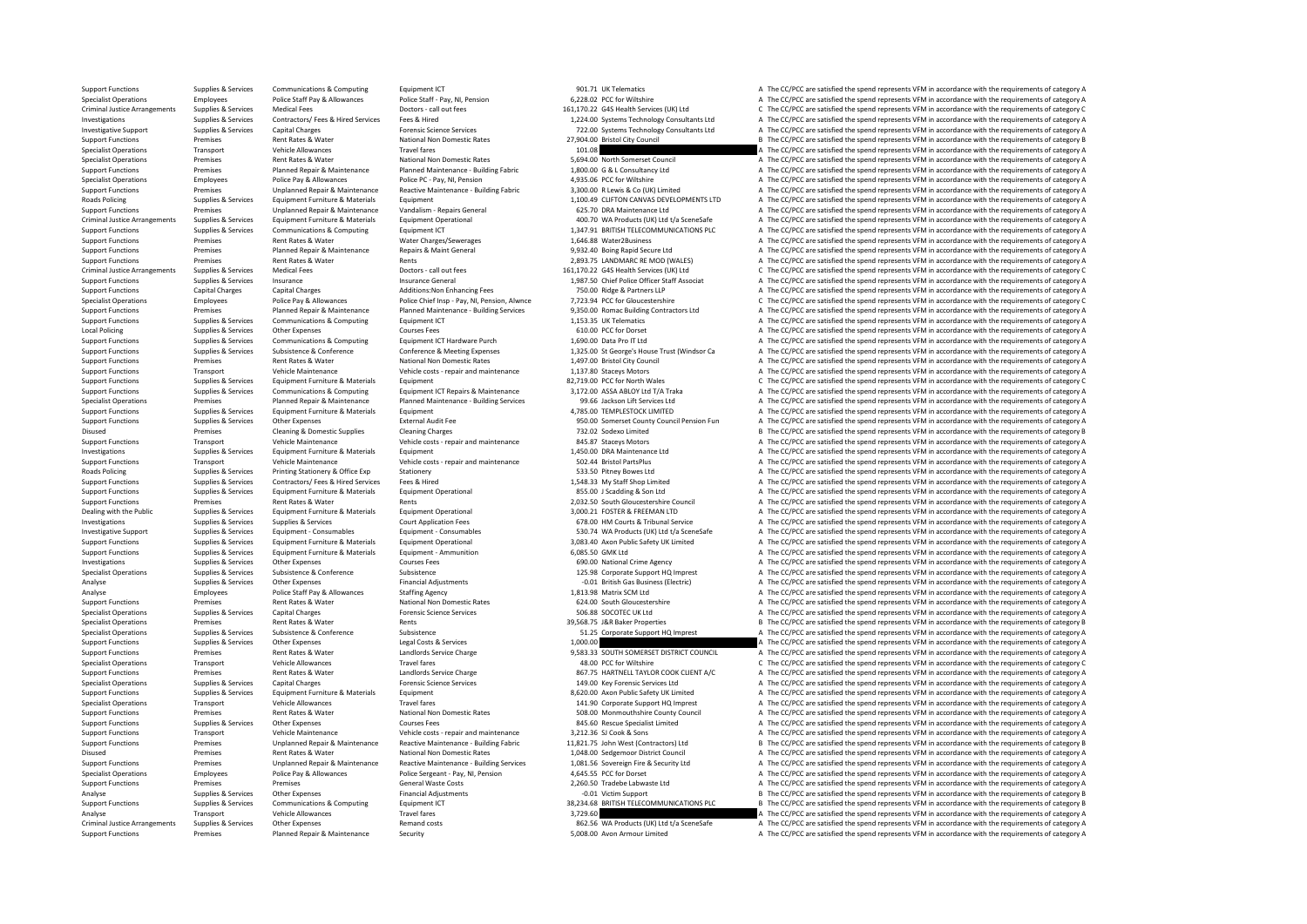Support Functions Premises Premises Planned Repair & Maintenance Puilding Services 640.56 Clear-Flow Limited A The CC/PCC are satisfied the spend represents VFM in accordance with the requirements of category A The Clear-F Support Functions Supplies & Services Communications & Computing Equipment ICT Repairs & Maintenance 962.45 Axes International Ltd a The CC/PCC are satisfied the spend represents VFM in accordance with the requirements of Support Functions Transport Vehicle Maintenance Vehicle costs - repair and maintenance 1,193.46 BMW (UK) Ltd A The CC/PCC are satisfied the spend represents VFM in accordance with the requirements of category A The CC/PC a Support Functions Supplies & Services Professional Fees & Consultancy Professional Fees & Consultancy Professional Fees & Consultancy Professional Fees & Consultancy 7,735.00 IBM (United Kingdom) Ltd a The CC/PCC are satis Support Functions Premises Rent Rates & Water Rents Rents Rents Rents Rents 8,750.00 Private Pension DTB (Clifton) A The CC/PCC are satisfied the spend represents VFM in accordance with the requirements of category A The C Support Functions Transport Vehicle Maintenance Vehicle Costs - repair and maintenance Vehicle Costs - repair and maintenance Vehicle Costs - repair and maintenance and the CC/PCC are satisfied the spend represents VFM in PCC Supplies & Services Printing Stationery & Office Exp Printing Printing Printing 15,088.00 Xerox (UK) Ltd B The CC/PCC are satisfied the spend represents VFM in accordance with the requirements of category B Travel fanc Analyse Transport Vehicle Allowances Travel fares Travel fares Travel fares 7,450.52 A The CC/PCC are satisfied the spend represents VFM in accordance with the requirements of category A The CC/PC are satisfied the spend r Capital Charges Support Support Support Support Supplies Capital Charges Capital Charges Capital Charges Forensic Science Services 1,630.20 Orchid Cellmark Ltd A The CC/PCC are satisfied the spend represents VFM in accorda Support Functions Supplies & Services Communications & Computing Equipment ICT 17,537.00 Telefonica UK Limited B The CC/PCC are satisfied the spend represents VFM in accordance with the requirements of category B Courses C Operational Support Supplies & Services Other Expenses Courses Fees Courses Fees 732.50 College of Policing Ltd A The CC/PCC are satisfied the spend represents VFM in accordance with the requirements of category A Courses Specialist Operations Third Party Payments Other Local Authorities or Forces Contributions to Other Forces 16,894.82 PCC for Thames Valley B The CC/PCC are satisfied the spend represents VFM in accordance with the requirem Specialist Operations Supplies & Services Other Expenses Food & Drink Food and Contact Contact Contact Contact Contact Contact Contact Contact Contact Contact Contact Contact Contact Contact Contact Contact Contact Contact Investigations Transport Vehicle Allowances Travel fares Travel fares Travel fares Travel fares 7.00 Corporate Support HQ Imprest A The CC/PCC are satisfied the spend represents VFM in accordance with the requirements of c Support Functions Premises Premises Premises Rent Rates & Water Rents Rents Rents Rents Rents 1,250.00 Barleygreen Limited A The CC/PCC are satisfied the spend represents VFM in accordance with the requirements of category A The CC/PCC are satisfied the spend represents VFM in accordance with the requirements of category A Criminal Justice Arrangements Supplies & Services Equipment - Consumables Equipment - Consumables Equipment - Consumables Equipment - Consumables and the state of Calcegory ALThe CC/PCC are satisfied the spend represents V Criminal Justice Arrangements Supplies & Services Clothing Uniforms & Laundry Laundry & Dry Cleaning Comming 1,165.94 Royal Devon and Exeter NHS Foundati A The CC/PCC are satisfied the spend represents VFM in accordance wi Specialist Operations Supplies & Services Equipment Consumables Equipment Consumables (Specialist Operations and retress of the COPCC are satisfied the spend represents VFM in accordance with the requirements of category A Transport Vehicle Allowances Travel fares Travel fares Travel fares and the content of category C The CC/PCC are satisfied the spend represents VFM in accordance with the requirements of category C and the CONCERC are sati Investigative Support Supplies & Services Other Expenses Courses Fees Courses Fees 2,700.00 Alecto Forensic Services Ltd A The CC/PCC are satisfied the spend represents VFM in accordance with the requirements of category A Specialist Operations Supplies & Services Printing Stationery & Office Exp Stationery Stationery Stationery Stationery Stationery Printing Stationery Stationery Stationery 19.39 Corporate Support HQ Imprest A The CC/PCC ar Support Functions Supplies & Services Communications & Computing Equipment ICT 19,361.05 Telefonica UK Limited B The CC/PCC are satisfied the spend represents VFM in accordance with the requirements of category B The CC/PC Specialist Operations Supplies & Services Other Expenses Courses Fees Courses Fees 1,625.00 Blue Lights Digital Ltd A The CC/PCC are satisfied the spend represents VFM in accordance with the requirements of category A The Support Functions Supplies & Services Other Expenses Courses Fees Courses Fees Support Functions A The CC/PCC are satisfied the spend represents VFM in accordance with the requirements of category A Curses Fees Courses Fee Support Functions Supplies & Services Equipment Furniture & Materials Equipment experiences Equipment experiences Equipment experiences Equipment experiences Equipment experiences Equipment experience Services and the cate Capital Charges Capital Charges Support Support Support Support Support Support Capital Charges Forensic Science Services Support Support Support Capital Charges A The CC/PCC are satisfied the spend represents VFM in accor Analyse Employees Police Staff Pay & Allowances Staffing Agency 4,429.45 Matrix SCM Ltd A The CC/PCC are satisfied the spend represents VFM in accordance with the requirements of category A<br>Curacy Europe Brownload Represen Support Functions Support Premises Companed Repair & Maintenance Reactive Maintenance - Building Fabric 641.45 DRA Maintenance Ltd A The CC/PCC are satisfied the spend represents VFM in accordance with the requirements of Support Functions Transport Vehicle Maintenance Vehicle costs - repair and maintenance 512.00 Tecalemit Garage Equipment A The CC/PCC are satisfied the spend represents VFM in accordance with the requirements of category A Transport Vehicle Maintenance Vehicle costs - repair and maintenance 732.36 Halls Electrical Ltd A The CC/PCC are satisfied the spend represents VFM in accordance with the requirements of category A Thansport Vehicle Maint Support Functions Transport Vehicle Maintenance Vehicle costs - repair and maintenance 753.08 Staceys Motors A The CC/PCC are satisfied the spend represents VFM in accordance with the requirements of category A The Crime i A. The CC/PCC are satisfied the spend represents VFM in accordance with the requirements of category A Investigative Support Support Support Support Support Support Support Support Support Support Support Support Support Support Support Support Support Support Support Support Support Support Support Support Professional Fee Professional Fees & Consultancy 4,000.00 Atkins Ltd 4,000.00 Atkins Ltd A The CC/PCC are satisfied the spend represents VFM in accordance with the requirements of category A The CC/PC are satisfied the spend represents VFM Operational Support Supplies Supplies Support Other Expenses Vet Fees & Supplies 596.39 Rowe Veterinary Group A The CC/PCC are satisfied the spend represents VFM in accordance with the requirements of category A The CC/PC Specialist Operations Transport Vehicle Maintenance Vehicle costs - fuel vehicle costs - fuel 198.36 PCC for Gloucestershire A The CC/PCC are satisfied the spend represents VFM in accordance with the requirements of catego Support Functions Supplies & Services Equipment Furniture & Materials Weapon Ancillaries Weapon Ancillaries 7,665.00 GMK Ltd A The CC/PCC are satisfied the spend represents VFM in accordance with the requirements of catego Criminal During Criminal Criminal Criminal Criminal Justice Arrangements of Criminal Criminal Criminal Criminal A The CC/PCC are satisfied the spend represents VFM in accordance with the requirements of category A The Crim Specialist Operations Employees Police Pay & Allowances Police Sergeant - Pay, NI, Pension 5,476.35 PCC for Wiltshire C The CC/PCC are satisfied the spend represents VFM in accordance with the requirements of category C<br>Su Support Functions Supplies & Services Other Expenses Courses Fees Courses Fees 1,143.11 College of Policing Ltd A The CC/PCC are satisfied the spend represents VFM in accordance with the requirements of category A Support Support Functions Supplies & Services Equipment Furniture & Materials Equipment Equipment Functions Equipment 1<br>Support Functions A The CC/PCC are satisfied the spend represents VFM in accordance with the requirements of c Support Functions Premises Planned Repair & Maintenance Repairs & Maint General 3,059.10 Boing Rapid Secure Ltd A The CC/PCC are satisfied the spend represents VFM in accordance with the requirements of category A The CC/P Criminal Supplies Arrangements Supplies Arrangements of category A The CC/PCC are satisfied the spend represents VFM in accordance with the requirements of category A The CC/PCC are satisfied the spend represents VFM in ac Specialist Operations Supplies & Services Communications & Computing Telephone Calls 1,030.12 Telefonica UK Limited A The CC/PCC are satisfied the spend represents VFM in accordance with the requirements of category A Decl Operational Support Supplies & Services Equipment Furniture & Materials Equipment Operational Equipment Operational 6,216.00 ESS SAFEFORCE A The CC/PCC are satisfied the spend represents VFM in accordance with the requirem Employees Police Overtime Police Sergeant - OT, Rest Day, NI 776.99 PCC for Wiltshire A The CC/PCC are satisfied the spend represents VFM in accordance with the requirements of category A Specialist Operations Premises Rent Rates & Water Mational Non Domestic Rates 13,514.00 PCC for Devon & Cornwall B The CC/PCC are satisfied the spend represents VFM in accordance with the requirements of category B The Cor Specialist Operations Transport Vehicle Allowances Travel fares Travel fares Travel fares Travel fares Travel fares Travel fares Travel fares a The CC/PC are satisfied the spend represents VFM in accordance with the requir PCC Third Party Payments Payments of Clients Grants Voluntary Orgs 9,500.00 The Nelson Trust A The CC/PCC are satisfied the spend represents VFM in accordance with the requirements of category A Specialist Operations Premi Specialist Operations Premises Premises Rent Rates Rent Rates National Non Domestic Rates 11,723.00 South Gloucestershire B The CC/PCC are satisfied the spend represents VFM in accordance with the requirements of category Support Functions Premises Premises A Rent Rates & Water Water Charges/Sewerages Mater 2007.30 Water2Business A The CC/PCC are satisfied the spend represents VFM in accordance with the requirements of category A Support Fu Support Functions Premises Unplanned Repair & Maintenance Responsive Maint - Electrical 2,265.00 SVE Services Limited A The CC/PCC are satisfied the spend represents VFM in accordance with the requirements of category A Na National Non Domestic Rates 3,686.00 Somerset West and Taunton Council A The CC/PCC are satisfied the spend represents VFM in accordance with the requirements of category A<br>C The CC/PCC are satisfied the spend represents V Analyse Supplies & Services Other Expenses Financial Adjustments -0.01 Vysiion Ltd -0.01 Vysiion Ltd -0.01 Vysiion Ltd -0.01 Vysiion Ltd -0.01 Vysiion Ltd -0.01 Vysiion Ltd -0.01 Vysiion Ltd -0.01 Vysiion Ltd -0.01 Vysiion Specialist Operations Supplies & Services Other Expenses Courses Fees Courses Fees 1,220.00 College of Policing Ltd A The CC/PCC are satisfied the spend represents VFM in accordance with the requirements of category A The Criminal Arrangements of Criminal Arrangements of category Arrangements of category A The CC/PCC are satisfied the spend represents VFM in accordance with the requirements of category B<br>Supplies & Services Other Expenses M Analyse Supplies & Services Other Expenses Financial Adjustments Contact Contact Principal Advocacy Network B The CC/PCC are satisfied the spend represents VFM in accordance with the requirements of category B Category B C Analyse Crients Third Party Payments of Category Council Crants - Voluntary Orgs 105,999.99 Bristol City Council Council C The CC/PCC are satisfied the spend represents VFM in accordance with the requirements of category C Transport Vehicle Maintenance<br>
1990 Vehicle Content of the Channel Particle Content Content Content Content Content Maintenance 2,166.68 Trek Bicycle Corporation Ltd A The CC/PCC are satisfied the spend represents VFM in a A The CC/PCC are satisfied the spend represents VFM in accordance with the requirements of category A Support Functions Premises Rent Rates & Water Landlords Service Charge 1,520.65 Strategic Property Management t/a A The CC/PCC are satisfied the spend represents VFM in accordance with the requirements of category A Specialist Operations Employees Police Pay & Allowances Police PC - Pay, OT, NI, Pension 24,959.14 PCC for Gloucestershire C The CC/PCC are satisfied the spend represents VFM in accordance with the requirements of category Specialist Operations Employees Police Pay & Allowances Police Inspector - Pay, NI, Pension 6,799.59 PCC for Wiltshire A The CC/PCC are satisfied the spend represents VFM in accordance with the requirements of category A T Support Functions Transport Vehicle Maintenance Vehicle costs - tyres and tubes 1,286.66 GOODYEAR TYRES UK LTD A The CC/PCC are satisfied the spend represents VFM in accordance with the requirements of category A The CC/PC Support Functions National Non Domestic Rates Mater Treaty of The CC/PCC are stisfied the spend represents VFM in accordance with the requirements of category C Support Functions Assume Treaty of The CC/PCC are stisfied th Criminal Ustice Arrangements Supplies Services Communications & Communications & Communications & Communications & Communications and the engineer of the criminal ustice Arrangements of the criminal ustice Arrangements of Investigative Support Support Support Support Support Support Support Pathologists reports Pathologists reports 2,779.71 Dr A J Jeffery A The CC/PCC are satisfied the spend represents VFM in accordance with the requirement Transport Vehicle Maintenance Vehicle costs - repair and maintenance 4,346.86 City West Commercials Ltd A The CC/PCC are satisfied the spend represents VFM in accordance with the requirements of category A Support Functions Premises Premises Premises Premises Support Functions General Waste Costs General Waste Costs 919.50 Tradebe Labwaste Ltd A The CC/PCC are satisfied the spend represents VFM in accordance with the require Specialist Operations Transport Vehicle Allowances Travel fares Travel fares Travel fares and the Specialist Operations C The CC/PCC are satisfied the spend represents VFM in accordance with the requirements of category C B The CC/PCC are satisfied the spend represents VFM in accordance with the requirements of category B Specialist Operations Supplies & Services Fees & Hired Services Fees a Hired Services Fees and the CC/PCC are satisfied the specialist Operations of the CC/PCC are satisfied the specialist Operations of the requirements of Specialist Operations Premiers Rentalist Operations Rental Non-Domestic Rates and Domestic Rates 1,210.00 North Somerset Council A The CC/PCC are satisfied the spend represents VFM in accordance with the requirements of ca Specialist Operations Supplies & Services Subsistence Subsistence Subsistence Subsistence Subsistence Subsistence 149.96 PCC for Wiltshire A The CC/PCC are satisfied the spend represents VFM in accordance with the requirem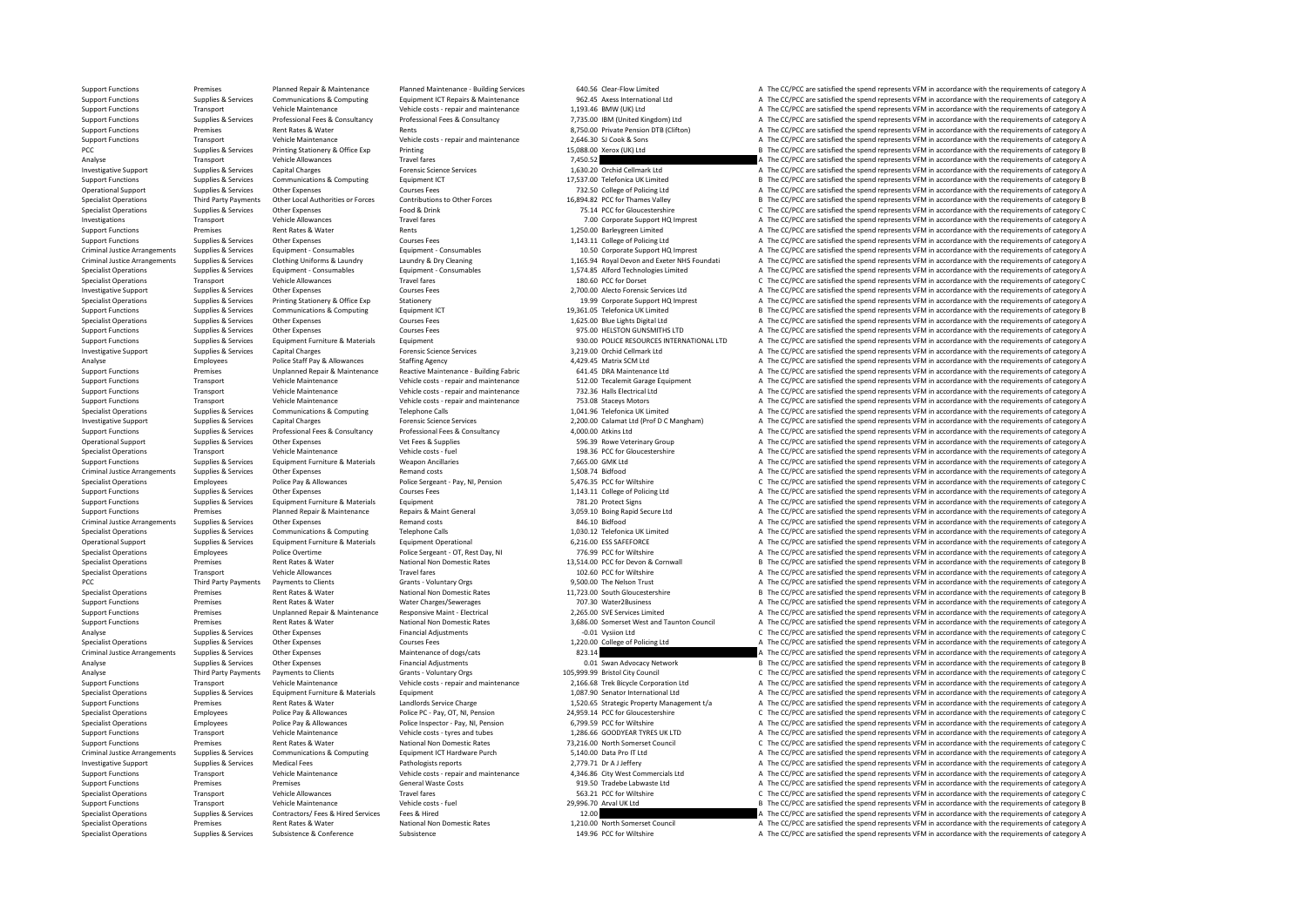Investigations Supplies & Services Grants & Subscriptions Subscriptions Subscriptions Subscriptions Subscriptions Subscriptions Subscriptions Subscriptions Subscriptions Staffine Agency<br>Subscription Staffine Agency Staffin Support Functions Employees Police Staff Pay & Allowances Staffing Agency States States States Specialist Recruitment Ltd A The CC/PCC are satisfied the spend represents VFM in accordance with the requirements of category Investigative Support Supplies & Services Medical Fees Pathologists reports Pathologists reports 2,704.00 Dr A J Jeffery A The CC/PCC are satisfied the spend represents VFM in accordance with the requirements of category A Support Functions Premises Premises Rent Rates Rent Rates National Non Domestic Rates 1,534.00 South Gloucestershire A The CC/PCC are satisfied the spend represents VFM in accordance with the requirements of category A The Support Functions Supplies & Services Other Expenses Licences & Orders Licences & Orders 2,640.00 2,640.00 A The CC/PCC are satisfied the spend represents VFM in accordance with the requirements of category A The CC/PCC ar support Functions Premises Rent Rates Rent Rates Rent Rates Rent Rates National Non Domestic Rates 2,944.00 South Gloucestershire A The CC/PCC are satisfied the spend represents VFM in accordance with the requirements of c Investigative Support Suppolies & Services Communications & Computing Equipment ICT Software 33,072.01 CDW Limited C The CC/PCC are satisfied the spend represents VFM in accordance with the requirements of category C Vehic Support Functions Transport Vehicle Maintenance Vehicle costs - repair and maintenance 2,546.87 CASTROL (UK) LTD A The CC/PCC are satisfied the spend represents VFM in accordance with the requirements of category A The CO/ Specialist Operations Supplies A The CC/PCC are satisfied the spend represents VFM in accordance with the requirements of category A The CC/PCC are satisfied the spend represents VFM in accordance with the requirements of Support Functions Transport Vehicle Maintenance Vehicle costs - commissioning 572.00 Fowlers of Bristol (Engineers) Ltd A The CC/PCC are satisfied the spend represents VFM in accordance with the requirements of category A Operational Support Supplies & Services Other Expenses Dogs - Kennel Purchase & Maint 741.13 Penylan Country Lodge Ltd A The CC/PCC are satisfied the spend represents VFM in accordance with the requirements of category A D Support Functions Supplies & Services Communications & Computing Equipment ICT Repairs & Maintenance 24,024.76 P & CC for West Yorkshire Ballet CPCC are satisfied the spend represents VFM in accordance with the requirement Specialist Operations Employees Police Pay & Allowances Housing Allowance - PC 314.12 PCC for Wiltshire C The CC/PCC are satisfied the spend represents VFM in accordance with the requirements of category C Courses Fees COU Operational Support Supplies & Services Other Expenses Courses Fees Courses Fees 646.00 Performance Solutions Consulting Lt A The CC/PCC are satisfied the spend represents VFM in accordance with the requirements of categor Support Functions Premises Unplanned Repair & Maintenance Anantenance - Building Fabric 2,185.00 KRF Metals Ltd A The CC/PCC are satisfied the spend represents VFM in accordance with the requirements of category A The CC/P Specialist Operations Supplies & Services Other Expenses Licences & Orders Licences Contents Contents Contents Contents of category A The CC/PCC are satisfied the spend represents VFM in accordance with the requirements of Specialist Operations Supplies & Services Contractors/ Fees & Hired Services Fees & Hired - Cleaning Cells/Vehs 11.24 A The CC/PCC are satisfied the spend represents VFM in accordance with the requirements of category A Pr Investigative Support Supplies & Services Medical Fees Pathologists reports Pathologists reports 2,779.71 Dr A J Jeffery A The CC/PCC are satisfied the spend represents VFM in accordance with the requirements of category C Specialist Operations Employees Police Pay & Allowances Police PC - Pay, OT, NI, Pension 59,377.85 PCC for Dorset C The CC/PCC are satisfied the spend represents VFM in accordance with the requirements of category C Specia Electricity Electricity Electricity (Specialist Operations COSTS) A The CC/PCC are satisfied the spend represents VFM in accordance with the requirements of category A The CC/PCC are satisfied the spend represents VFM in a Support Functions Transport Vehicle Maintenance Vehicle costs - commissioning 60.97 Walker Fire UK Ltd A The CC/PCC are satisfied the spend represents VFM in accordance with the requirements of category A The CC/PC are sat Investigative Support Support Support Support Support Support Support Support Support Support Support Support<br>Support Functions Support Support Support Support Support Support Support Support Functions Support Functions<br>Su Support Functions Supplies & Services Communications & Computing Telephone Calls Telephone Calls 541.67 BRITISH TELECOMMUNICATIONS PLC A The CC/PCC are satisfied the spend represents VFM in accordance with the requirements Analyse Supplies & Services Other Expenses Financial Adjustments CONTRATE DEVELOC are satisfied the spend represents VFM in accordance with the requirements of category B Decasing and the CC/PCC are satisfied the spend rep Operational Support Supplies & Services Other Expenses Dogs - Equipment Dogs - Equipment Dogs - Equipment Support Support Support A The CC/PCC are satisfied the spend represents VFM in accordance with the requirements of c Support Functions Transport Vehicle Maintenance Vehicle costs - repair and maintenance 563.62 BMW (UK) Ltd A The CC/PCC are satisfied the spend represents VFM in accordance with the requirements of category A The CC/PC are Local Policing Supplies & Services Equipment Furniture & Materials Equipment Equipment Equipment Equipment Equipment 2,117.50 Trek Bicycle Corporation Ltd A The CC/PCC are satisfied the spend represents VFM in accordance w A The CC/PCC are satisfied the spend represents VEM in accordance with the requirements of category A Investigative Support Supplies & Services Capital Charges Capital Charges Forensic Science Services Services 3,836.75 Key Forensic Services Ltd A The CC/PCC are satisfied the spend represents VFM in accordance with the req Specialist Operations Employees Police Pay & Allowances Police Chef Inspector - Pay, NI, Pension 7,247.21 PCC for Wiltshire A The CC/PCC are satisfied the spend represents VFM in accordance with the requirements of categor Support Functions Support Functions Support Functions Computing Equipment ICT Computing Equipment ICT Computing Computing Computing Computing Computing Computing Computing Computing Computing Computing Computing Computing Support Functions Transport Vehicle Maintenance Vehicle costs - tyres and tubes 832.12 GOODYEAR TYRES UK LTD A The CC/PCC are satisfied the spend represents VFM in accordance with the requirements of category A The CC/PC a Premises Rent Rates & Water Water Charges/Sewerages Same Sanctions A The CC/PCC are satisfied the spend represents VFM in accordance with the requirements of category A Support Functions Transport Vehicle Maintenance Vehicle costs - tyres and tubes 270.34 BMW (UK) Ltd A The CC/PCC are satisfied the spend represents VFM in accordance with the requirements of category A The CC/PCC are satis Premises Planned Repair & Maintenance Planned Maintenance - Building Fabric 559.25 CRADDY Pitchers Ltd A The CC/PCC are satisfied the spend represents VFM in accordance with the requirements of category A Subscriptions Sub Local Policing Supplies & Services Grants & Subscriptions Subscriptions Subscriptions Subscriptions Subscriptions Subscriptions and the COLOC are satisfied the spend represents VFM in accordance with the requirements of ca Analyse Supplies & Services Printing Stationery & Office Exp Postage Printing Stationery and Postage Printing Postage Printing Postage Printing Postage Printing Postage Printing Postage Printing Postage Stategory Chemic an Third Party Payments Other Local Authorities or Forces Contributions to Other Forces 61,939.00 The PCC for West Midlands C The CC/PCC are satisfied the spend represents VFM in accordance with the requirements of category C Analyse Supplies & Services Other Expenses Financial Adjustments 1.00 A The CC/PCC are satisfied the spend represents VFM in accordance with the requirements of category A The Communications Communications Communications a Support Functions Supplies & Services Communications & Computing Telephone Calls 140.41 BRITISH TELECOMMUNICATIONS PLC B The CC/PCC are satisfied the spend represents VFM in accordance with the requirements of category B<br>R Roads Policing Supplies & Services Printing Stationery & Office Exp Postage Postage Printing Stationer Postage 9,506.27 A The CC/PCC are satisfied the spend represents VFM in accordance with the requirements of category B<br> Support Functions Supplies & Services Communications & Computing Equipment ICT Repairs & Maintenance 23,616.00 Accounting Officer Home Office Basic Basic Basic Basic Basic Basic Basic Basic Basic Basic Basic Basic Basic Ba Support Functions Supplies & Services Other Expenses Legal Costs & Services -600.00 -600.00 A The CC/PCC are satisfied the spend represents VFM in accordance with the requirements of category A The Crime of category A The Transport Vehicle Maintenance Vehicle costs - repair and maintenance 945.12 Bristol PartsPlus A The CC/PCC are satisfied the spend represents VFM in accordance with the requirements of category C<br>Supplies & Services Other Local Policing Supplies Associates Other Expenses Courses Fees Courses Fees 70,396.26 Stand Against Racism & Inequality C The CC/PCC are satisfied the spend represents VFM in accordance with the requirements of category C<br> 1. Investigative Support Support Support Support Support Support Support Support Support Support Support Support Support Support Support Support Support Support Support Support Support Support Support Support Support Suppo Operational Support Supplies & Services Other Expenses Vet Fees & Supplies Vet Fees & Supplies -7,801.70 Quantock Veterinary Hospital Ltd A The CC/PCC are satisfied the spend represents VFM in accordance with the requireme Support Functions Premises Rent Rates & Water Hire of Accommodation History 36,855.00 County Marquees Ltd B The CC/PCC are satisfied the spend represents VFM in accordance with the requirements of category B Vehicle Mainte Specialist Operations Transport Vehicle Maintenance Vehicle costs - repair and maintenance -0.42 A The CC/PCC are satisfied the spend represents VFM in accordance with the requirements of category A Grants VFM in accordanc PCC Third Party Payments Payments of Clients Grants Grants Voluntary Orgs 37,147.25 Barnardos B The CC/PCC are satisfied the spend represents VFM in accordance with the requirements of category B The CC/PCC are satisfied t Criminal Justice Arrangements Supplies & Services Other Expenses Control Criminal Justice Arrangements Supplies & Services Other Expenses Remand costs 212.50 WA Products (UK) Ltd t/a SceneSafe A The CC/PCC are satisfied th Support Functions Supplies & Services Other Expenses Legal Fees 3rd Party -600.00 -600.00 -600.00 A The CC/PCC are satisfied the spend represents VFM in accordance with the requirements of category A The CAL The CAL The CA Analyse Transport Vehicle Allowances Travel fares Travel fares 57.80 Corporate Support HQ Imprest A The CC/PCC are satisfied the spend represents VFM in accordance with the requirements of category A The CC/PC are satisfie Vehicle Allowances Travel fares Travel fares Travel fares 17.90 PCC for Dorset C The CC/PCC are satisfied the spend represents VFM in accordance with the requirements of category C<br>Vehicle only a vehicle on the spend the s Support Functions Transport Vehicle Maintenance Vehicle costs - tyres and tubes 1,798.50 GOODYEAR TYRES UK LTD A The CC/PCC are satisfied the spend represents VFM in accordance with the requirements of category A Support F Support Functions Transport Vehicle Hire Vehicle Hired Vehicle Costs 1,162.50 COUNTY CARS A The CC/PCC are satisfied the spend represents VFM in accordance with the requirements of category A Vehicle Mission Vehicle Costs Support Functions Transport Vehicle Maintenance Vehicle costs - repair and maintenance 5,379.64 MOBILE WINDSCREENS LTD A The CC/PCC are satisfied the spend represents VFM in accordance with the requirements of category A D A The CC/PCC are satisfied the spend represents VFM in accordance with the requirements of category A Specialist Operations Employees Police Pay & Allowances Police Chief Inspector - Pay, NI, Pension 7,316.33 PCC for Wiltshire AThe CC/PCC are satisfied the spend represents VFM in accordance with the requirements of categor Support Functions Supplements of Category and the Unplanned Repair & Maintenance Responsive Maint - Electrical<br>Support Functions Supplies & Services Communications & Computing Equipment ICT Hardware Purch 649.99 Insight Di A The CC/PCC are satisfied the spend represents VFM in accordance with the requirements of category A Operational Support Support Support Support Support Support Support Other Services Courses Courses Courses Fees 3,500.00 PCC for Surrey A The CC/PCC are satisfied the spend represents VFM in accordance with the requirement Investigative Support Support Support Support Support Capital Charges Capital Charges Capital Charges Forensic Science Services 12,289.95 Key Forensic Services Ltd B The CC/PCC are satisfied the spend represents VFM in acc Roads Policing Transport Vehicle Workshops/Maintenance Vehicle recovery 745.00 AA Business Services A The CC/PCC are satisfied the spend represents VFM in accordance with the requirements of category A The CC/PC are satisf Support Functions Transport Vehicle Maintenance Vehicle costs - repair and maintenance 2,140.26 SJ Cook & Sons A The CC/PCC are satisfied the spend represents VFM in accordance with the requirements of category A The CC/PC Equipment ICT Hardware Purch Terms of category A The CC/PCC are satisfied the spend represents VFM in accordance with the requirements of category A The CC/PCC are satisfied the spend represents VFM in accordance with the Support Functions Premises Premises Premises Rent Rates & Water Landlords Service Charge Landlords Service Charge 1,430.00 Jones Lang LaSalle Ltd A The CC/PCC are satisfied the spend represents VFM in accordance with the r Support Functions Supplies & Services Other Expenses Legal Costs & Services Costs & Services Costs & Services Costs & Services 6,210.50 A The CC/PCC are satisfied the spend represents VFM in accordance with the requirement A The CC/PCC are satisfied the spend represents VFM in accordance with the requirements of category A Analyse Supplies & Services Printing Stationery & Office Exp Postage Postage Postage 10.00 SELECTAMARK SECURITY SYSTEMS PLC A The CC/PCC are satisfied the spend represents VFM in accordance with the requirements of categor Support Functions Transport Vehicle Maintenance Vehicle costs - tyres and tubes 1,140.68 Volkswagen Group UK Ltd Parts A The CC/PCC are satisfied the spend represents VFM in accordance with the requirements of category A T A The CC/PCC are satisfied the spend represents VFM in accordance with the requirements of category A Operational Support Support Support Support Support Support Support Support Support Support Support Support Support Support Support Support Support Support Support Support Support Support Support Support Support Support Su Support Functions Rental Rates Rent Rates Rent Rates National Non Domestic Rates 1,060.00 Bath & North East Somerset A The CC/DCC are satisfied the spend represents VFM in accordance with the socuirements of category A Investigative Support Support Support Supporte Supporte Supportes Support Professional Fees & Consultancy Professional Fees & Consultancy Professional Fees & Consultancy Professional Fees & Consultancy 9,609.00 Systems Tec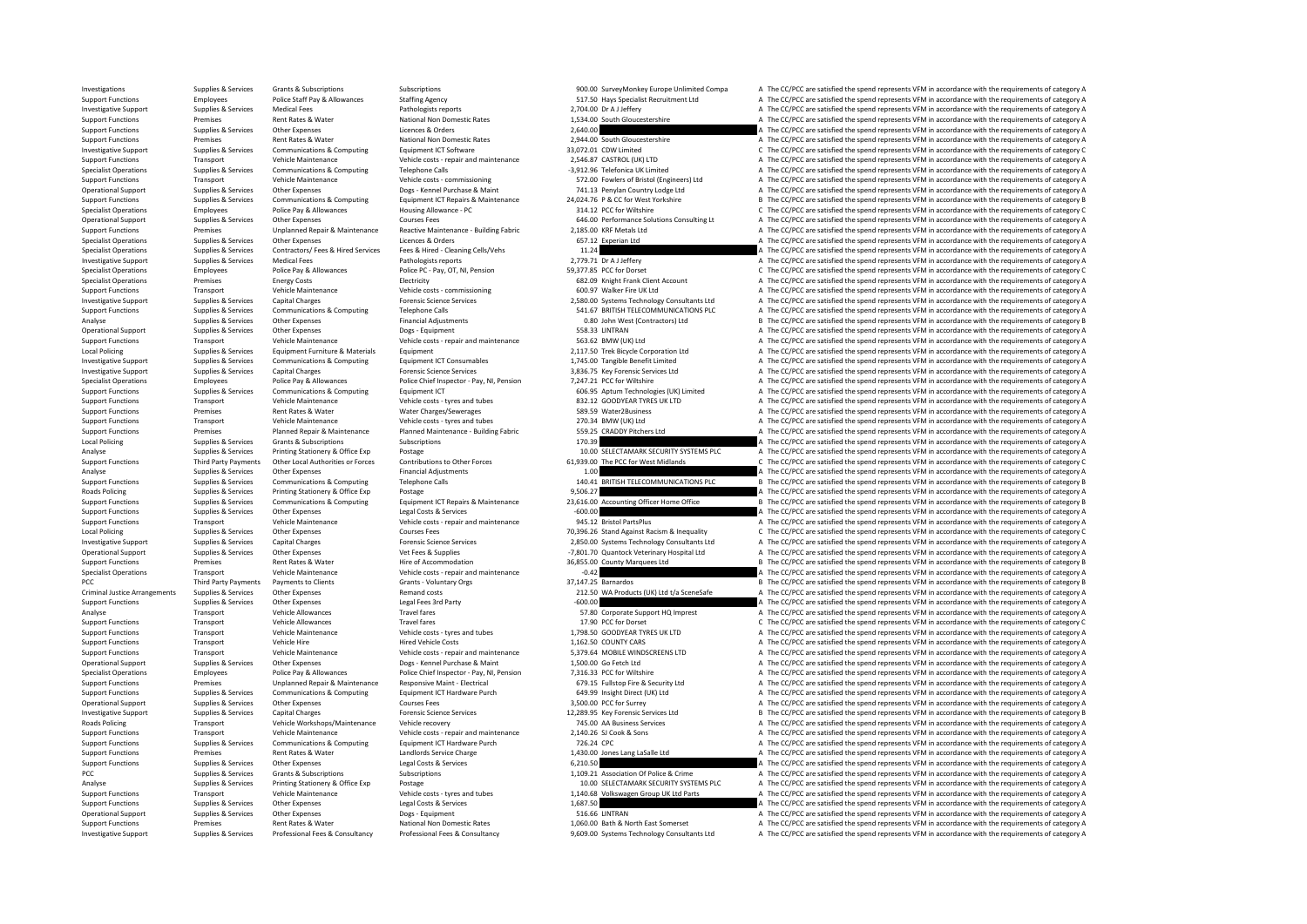Support Functions Supplies & Services Printing Stationery & Office Exp Advertising (not recruitment) 3,647.50 Studio Tri Ltd T/A S3 Advertising a The CC/PCC are satisfied the spend represents VFM in accordance with the req Support Functions Premises Premises Rent Rates & Water National Non Domestic Rates 549.00 South Somerset District Council A The CC/PCC are satisfied the spend represents VFM in accordance with the requirements of category Support Functions Supplies & Services Other Expenses Courses Fees Courses Fees 1,937.00 First4Safety Limited A The CC/PCC are satisfied the spend represents VFM in accordance with the requirements of category A Vehicle Cou Support Functions Transport Vehicle Maintenance Vehicle costs - tyres and tubes 503.60 CABOT TYRE SERVICE LTD A The CC/PCC are satisfied the spend represents VFM in accordance with the requirements of category A The CC/PC Criminal Justice Arrangements Supplies & Services Other Expenses Maintenance of dogs/cats Maintenance of dogs/cats 615.24 A The CC/PCC are satisfied the spend represents VFM in accordance with the requirements of category on the contract of the contract of the contract of the contract of the contract of the contract of the contract of the contract of the contract of the contract of the contract of the contract of the contract of the contr Analyse Employees Police Staff Pay & Allowances Staffing Agency 6,084.67 Matrix SCM Ltd A The CC/PCC are satisfied the spend represents VFM in accordance with the requirements of category A The CC/PC are satisfied the spen Support Functions Premises Premises Rent Rates & Water National Non Domestic Rates 7,782.00 Bristol City Council A The CC/PCC are satisfied the spend represents VFM in accordance with the requirements of category A The CC/ SPECIAL ISLAM A The CC/PCC are satisfied the spend represents VFM in accordance with the requirements of category A<br>A The CC/PCC are satisfied the spend represents VFM in accordance with the requirements of category A Support Functions Supplies & Services Other Expenses Contingencies Contingencies 1,500.00 A The CC/PCC are satisfied the spend represents VFM in accordance with the requirements of category A The CC/PCC are satisfied the s Support Functions Transport Vehicle Maintenance Vehicle costs - tyres and tubes 1,104.00 GOODYEAR TYRES UK LTD A The CC/PCC are satisfied the spend represents VFM in accordance with the requirements of category A Vehicle A Criminal Justice Arrangements Transport Vehicle Allowances Vehicle mileage allowance Vehicle mileage allowance<br>Cherchical Support Contents of Criminal Support States of Criminal Support of Criminal Support States of Conte<br> Operational Support Supplies & Services Other Expenses Vet Fees & Supplies Vet Fees & Supplies 2,840.89 B & W Equine Group Ltd A The CC/PCC are satisfied the spend represents VFM in accordance with the requirements of cate Dealing with the Public Supplies & Services Equipment Furniture & Materials Equipment Suppliers Equipment 3,340.00 Overclockers UK (OCUK Ltd) A The CC/PCC are satisfied the spend represents VFM in accordance with the requi Specialist Operations Transport Vehicle Maintenance Vehicle costs - repair and maintenance 41.76 PCC for Devon & Cornwall A The CC/PCC are satisfied the spend represents VFM in accordance with the requirements of category Vehicle costs - repair and maintenance 1,122.01 SJ Cook & Sons A The CC/PCC are satisfied the spend represents VFM in accordance with the requirements of category A The CC/PC are satisfied the spend represents VFM in accor Support Functions Supplies & Services Equipment Furniture & Materials Equipment Equipment Support Functions Equipment Equipment Equipment Equipment Services Equipment Services Equipment 540.00 Digital Hearing Care Solution Specialist Operations Supplies & Services Communications & Computing Telephone Calls Telephone Calls 719.33 Vodafone Corporate Limited A The CC/PCC are satisfied the spend represents VFM in accordance with the requirements Support Functions Supplies & Services Equipment Furniture & Materials Equipment Cleaning & Materials Equipment Cleaning & Materials 523.81 WA Products (UK) Ltd t/a SceneSafe A The CC/PCC are satisfied the spend represents Insurance Ceneral Support Functions Support Functions Supplies A The CC/PCC are satisfied the spend represents VFM in accordance with the requirements of category A The CC/PCC are satisfied the spend represents VFM in acco Support Functions Supplies & Services Other Expenses Legal Costs & Services 2,729.16 A The CC/PCC are satisfied the spend represents VFM in accordance with the requirements of category A The CC/PC are satisfied the spend r Support Functions Premises Premises Rent Rates & Water Water Charges/Sewerages 1,246.23 Water2Business A The CC/PCC are satisfied the spend represents VFM in accordance with the requirements of category A The CC/PCC are sa Criminal Justice Arrangements Supplies & Services Other Expenses Remand costs Permand costs Pension Criminal Justice Arrangements of category A The CC/PCC are satisfied the spend represents VFM in accordance with the requi Specialist Operations Employees Police Pay & Allowances Police Sergeant - Pay, NI, Pension 10,952.70 PCC for Dorset C The CC/PCC are satisfied the spend represents VFM in accordance with the requirements of category C Supp Support Functions Transport Vehicle Maintenance Vehicle costs - repair and maintenance 574.08 CASTROL (UK) LTD A The CC/PCC are satisfied the spend represents VFM in accordance with the requirements of category A Vehicle M Support Functions Transport Vehicle Maintenance Vehicle costs - repair and maintenance 1,490.67 Staceys Motors A The CC/PCC are satisfied the spend represents VFM in accordance with the requirements of category A Green Sec Energy Costs Cas Gas Gas Gas Concerned Cases Communications Category A The CC/PCC are satisfied the spend represents VFM in accordance with the requirements of category A The COST are satisfied the spend represents VFM in Support Functions Supplies Services Other Expenses External Audit Fee 5,213.00 Grant Thornton LLP A The CC/PCC are satisfied the spend represents VFM in accordance with the requirements of category Category Audit Thornton Specialist Operations Employees Police Pay & Allowances Police Sergeant - Pay, NI, Pension 5,476.35 PCC for Wiltshire C The CC/PCC are satisfied the spend represents VFM in accordance with the requirements of category C Ni Support Functions Premises Premises Rent Rates & Water National Non Domestic Rates 46,592.00 Bath & North East Somerset B The CC/PCC are satisfied the spend represents VFM in accordance with the requirements of category B Equipment Repairs & Maintenance **1998** 508.05 RS COMPONENTS LTD 4 The CC/PCC are satisfied the spend represents VFM in accordance with the requirements of category A<br>Courses Fees examples and the requirements of category A Support Functions Supplies & Services Other Expenses Courses Fees Courses Fees 600.00 Microsoft Office Training Ltd A The CC/PCC are satisfied the spend represents VFM in accordance with the requirements of category A Supp Premises Ceneral Waste Costs Costs Costs 527.00 SUEZ Recycling and Recovery UK Ltd A The CC/PCC are satisfied the spend represents VFM in accordance with the requirements of category A Support Functions Transport Vehicle Maintenance Vehicle costs - repair and maintenance 709.58 SJ Cook & Sons A The CC/PCC are satisfied the spend represents VFM in accordance with the requirements of category A Vehicle Mai Support Functions Transport Vehicle Maintenance Vehicle costs - repair and maintenance 684.40 Thomas Hamlin & Co A The CC/PCC are satisfied the spend represents VFM in accordance with the requirements of category A The Cri Supplies & Services Subsistence Subsistence Subsistence Subsistence Subsistence Subsistence Subsistence Subsistence a Subsistence a Subsistence a Subsistence a Subsistence a Subsistence a Subsistence a Subsistence a Subsis Support Functions Premises Premises Rent Rates & Water National Non Domestic Rates 3,174.00 North Somerset Council A The CC/PCC are satisfied the spend represents VFM in accordance with the requirements of category A The C Support Functions Premises Planned Repair & Maintenance Planned Maintenance - Building Services 519.33 Clear-Flow Limited A The CC/PCC are satisfied the spend represents VFM in accordance with the requirements of category Equipment Furniture & Materials and Equipment Equipment and the Supplies and Supplies and Supplies Ltd A The CC/PCC are satisfied the spend represents VFM in accordance with the requirements of category A The CC/PCC are s Support Functions Transport Vehicle Maintenance Vehicle costs - tyres and tubes 979.40 MICHELIN TYRE PLC A The CC/PCC are satisfied the spend represents VFM in accordance with the requirements of category A The CC/PCC are Support Functions Supplies & Services Communications & Computing Equipment ICT Equipment ICT SOLOO SUPPORT SERVICE A The CC/PCC are satisfied the spend represents VFM in accordance with the requirements of category A Vehic Support Functions Transport Vehicle Maintenance Vehicle costs - repair and maintenance 579.64 MOBILE WINDSCREENS LTD A The CC/PCC are satisfied the spend represents VFM in accordance with the requirements of category A The Investigative Support Support Support Support Support Capital Charges Capital Charges Forensic Science Services Processic Services Processic Services Processic Services Processic Charges Processic Charges Processic Process Employees Police Staff Pay Allowances Police Staff - Pay, OT, NI, Pension 14,592.73 PCC for Wiltshire COM CONTENT CONTENT CONTENT CONTENT CONTENT CONTENT CONTENT CONTENT CONTENT CONTENT CONTENT CONTENT CONTENT CONTENT CONT Supplies & Services Clothing Uniforms & Laundry Clothing & Clothing Clothing Clothing Clothing Clothing Clothing Clothing Clothing Clothing Clothing According Clothing Clothing Clothing According Uniforms - Issues 600.00 M Specialist Operations Employees Police Overtime Police PC - Overtime Police PC - Overtime Police PC - Overtime<br>
Police PC - Overtime Police PC - Overtime 970.04 Bidfood and Protective A The CC/PCC are satisfied the spend r A The CC/PCC are satisfied the spend represents VFM in accordance with the requirements of category A Support Functions Premises Planned Repair & Maintenance Puilding Fabric 1,704.51 DRA Maintenance Ltd A The CC/PCC are satisfied the spend represents VFM in accordance with the requirements of category A The Circular a Supp Analyse Supplies & Services Other Expenses Financial Adjustments -0.89 Royal Devon and Exeter NHS Foundati A The CC/PCC are satisfied the spend represents VFM in accordance with the requirements of category A Line CC/PC ar Local Policing Subsistence Subsistence Subsistence Conference 215.10 215.10 A The CC/PCC are satisfied the spend represents VFM in accordance with the requirements of category A The CC/PCC are satisfied the spend represent Specialist Operations Premises Planned Repair & Maintenance Estates Costs 221.89 PCC for Devon & Connwall B The CC/PCC are satisfied the spend represents VFM in accordance with the requirements of category Branch Category Support Functions Capital Charges Capital Charges Vehicles Purchase Vehicles Purchase 1,775.00 Kevin Parker Horseboxes Ltd C The CC/PCC are satisfied the spend represents VFM in accordance with the requirements of category Specialist Operations Employees Police Overtime Police PC - Overtime Police PC - Overtime 13,650.15 PCC for Wiltshire B The CC/PCC are satisfied the spend represents VFM in accordance with the requirements of category B In Catering Catering Catering Catering Catering Catering Catering Supplies Catering Catering Catering Catering Catering Supplies Category A The CC/PCC are satisfied the spend represents VFM in accordance with the requirements Support Functions Transport Vehicle Maintenance Vehicle costs - fuel Vehicle costs - fuel Vehicle costs - fuel Vehicle costs - fuel 10,275.94 Certas Energy UK Ltd B The CC/PCC are satisfied the spend represents VFM in acco Investigative Support Support Support Support Supportes Printing Stationery Boffice Exp Stationery Stationery Stationery A The CC/PCC are satisfied the spend represents VFM in accordance with the requirements of category A Support Functions Supplies & Services Subsistence & Conference Conference Conference & Meeting Expenses 2,665.00 College of Policing Ltd Mark A The CC/PCC are satisfied the spend represents VFM in accordance with the requi LOCAL POLICING PROCOURS A The CC/PCC are satisfied the spend represents VFM in accordance with the requirements of category A The CC/PCC are satisfied the spend represents VFM in accordance with the requirements of categor Investigative Support Supplies & Services Medical Fees Pathologists reports Pathologists reports 2,779.71 Dr R J Delaney A The CC/PCC are satisfied the spend represents VFM in accordance with the requirements of category A Support Functions Premises Premises Rent Rates & Water National Non Domestic Rates 508.00 Monmouthshire County Council A The CC/PCC are satisfied the spend represents VFM in accordance with the requirements of category B<br>S B The CC/PCC are satisfied the spend represents VFM in accordance with the requirements of category B Support Functions Premises Rent Rates & Water Charges/Sewerages 2,304.13 Water2Business A The CC/PCC are satisfied the spend represents VFM in accordance with the requirements of category A The CC/PC are atting and the req Specialist Operations Supplies & Services Contractors/ Fees & Hired Services Fees & Hired - Cleaning Cells/Vehs 3.33 A The CC/PCC are satisfied the spend represents VFM in accordance with the requirements of category A Lir Local Policing Supplies & Services Equipment Furniture & Materials Equipment Equipment Equipment Equipment Equipment Equipment Equipment 622.50 SOLON SECURITY LTD A The CC/PCC are satisfied the spend represents VFM in acco Support Functions Premises Unplanned Repair & Maintenance Responsive Maint - Plumbing & Water 627.00 DRA Maintenance Ltd A The CC/PCC are satisfied the spend represents VFM in accordance with the requirements of category A Transport Vehicle Maintenance Vehicle costs - repair and maintenance -642.73 PCC for Gloucestershire - A The CC/PCC are satisfied the spend represents VFM in accordance with the requirements of category A Investigative Support Support Support Support Support Support Support Support Support Support Support Support Support Support Support Support Support Support Support Support Support Support Support Support Support Support Support Functions Transport Vehicle Maintenance Vehicle costs - repair and maintenance 4,351.98 SJ Cook & Sons A The CC/PCC are satisfied the spend represents VFM in accordance with the requirements of category A The CC/PC A The CC/PCC are satisfied the spend represents VFM in accordance with the requirements of category A Dealing with the Public Supplies & Services Other Expenses Courses Fees Courses Fees 395.50 College of Policing Ltd A The CC/PCC are satisfied the spend represents VFM in accordance with the requirements of category A The Roads Policing Supplies & Services Printing Stationery & Office Exp Postage Postage Printing Postage Printing Postage Postage Postage 7,076.39 A The CC/PCC are satisfied the spend represents VFM in accordance with the requ B The CC/PCC are satisfied the spend represents VFM in accordance with the requirements of category B Analyse Supplies Supplies Supplies Other Expenses Financial Adjustments on the CC/PCC are the CC/PCC are satisfied the spend represents VFM in accordance with the requirements of category B in accordance with the requireme Support Functions Supplies & Services Other Expenses Legal Fees 3rd Party 610.00 C10.00 A The CC/PCC are satisfied the spend represents VFM in accordance with the sequirements of category A Specialist Operations Supplies & Services Other Expenses Licences & Orders Licences & Orders Services and The CC/PCC are satisfied the spend represents VFM in accordance with the requirements of category A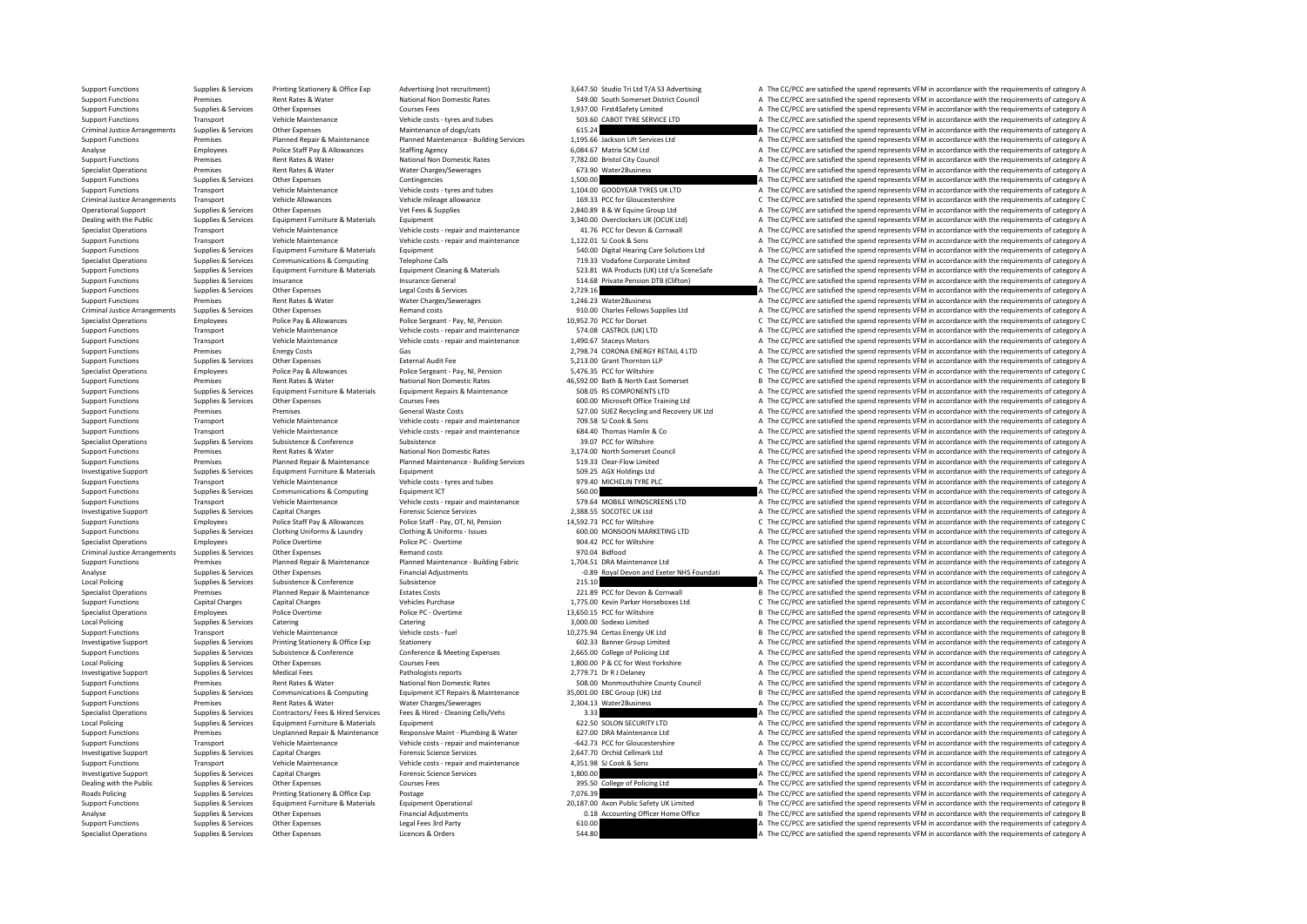Support Functions Premises Rent Rates & Water Landlords Service Charge 3,329.79 A The CC/PCC are satisfied the spend represents VFM in accordance with the requirements of category A The Critical Control of Category A The C Support Functions Transport Vehicle Maintenance Vehicle costs - repair and maintenance 3,865.95 Staceys Motors A The CC/PCC are satisfied the spend represents VFM in accordance with the requirements of category A Vehicle M Support Functions Transport Vehicle Maintenance Vehicle costs - commissioning 3,150.00 Vantage VC Ltd A The CC/PCC are satisfied the spend represents VFM in accordance with the requirements of category A The Critic Ltd Sup Support Functions Supplies & Services Equipment Furniture & Materials Equipment Equipment Functions Equipment 504.91 Screwfix Direct Ltd A The CC/PCC are satisfied the spend represents VFM in accordance with the requiremen Local Policing Supplies & Services Printing Stationery ADETEC Stationery Stationery Stationery Stationery Stationery 1,707.50 JSB PRINT SOLUTIONS A The CC/PCC are satisfied the spend represents VFM in accordance with the r Criminal Justice Arrangements Employees Police Pay & Allowances Police Inspector - Pay, OT, NI, Pension 6,800.90 PCC for Gloucestershire C The CC/PCC are satisfied the spend represents VFM in accordance with the requirements of category C Support Functions Premises Rent Rates & Water Landlords Service Charge 969.47 FMS Ltd - Cabot Park Service Charge A The CC/PCC are satisfied the spend represents VFM in accordance with the requirements of category A Desemb Support Functions Premises Rent Rates & Water National Non Domestic Rates 12,646.00 South Somerset District Council B The CC/PCC are satisfied the spend represents VFM in accordance with the requirements of category B<br>Spec Police Overtime Police Sergeant - Overtime 265.18 PCC for Wiltshire A The CC/PCC are satisfied the spend represents VFM in accordance with the requirements of category A The CC/PC are satisfied the spend represents VFM in Specialist Operations Premises Premises Rent Rates & Water Landlords Service Charge Landlords Service Charge 1<br>1.9 National Crime Agency A The CC/PCC are satisfied the spend represents VFM in accordance with the requiremen Roads Policing Supplies & Services Printing Stationery & Office Exp Printing Printing Printing Printing Printing Printing A The CC/PCC are satisfied the spend represents VFM in accordance with the requirements of category Operational Support Employees Police Pay & Allowances Police Sergeant - Pay, OT, NI, Pension 5,627.24 PCC for Wiltshire C The CC/PCC are satisfied the spend represents VFM in accordance with the requirements of category C Support Functions Supplies & Services Professional Fees & Consultancy Professional Fees & Consultancy Professional Fees & Consultancy Professional Fees & Consultancy 3,878.00 Hartnell Taylor Cook LLP A The CC/PCC are satis Support Functions Support Fremises Cleaning & Domestic Supplies Cleaning Charges Cleaning Charges Cleaning Charges Cleaning Charges 730.00 Sodexo Limited A The CC/PCC are satisfied the spend represents VFM in accordance wi Supplies & Services Professional Fees & Consultancy Professional Fees & Consultancy Professional Fees & Consultancy<br>
Forensic Services Capital Charges Channel Professional Fees & Consultancy Forensic Science Services Profe Capital Charges Support Support Support Support Capital Charges Capital Charges Forensic Science Services 2,364.70 Orchid Cellmark Ltd A The CC/PCC are satisfied the spend represents VFM in accordance with the requirements Support Functions Support Premises Critical Premises Unplanned Repair & Maintenance Reactive Maintenance - Building Fabric 100.00 Corporate Support HQ Imprest A The CC/PCC are satisfied the spend represents VFM in accordan Specialist Operations Transport Vehicle Allowances Vehicle mileage allowance Season C 544.50 PCC for Gloucestershire C The CC/PCC are satisfied the spend represents VFM in accordance with the requirements of category C Spe Support Functions Premises Rent Rates & Water Rents Rents Premises Rent Rents Rents And Rents 16,673.25 SOUTH SOMERSET DISTRICT COUNCIL B The CC/PCC are satisfied the spend represents VFM in accordance with the requirement Local Policing Premises Rent Rates & Water Landlords Service Charge 7,391.71 North Somerset Council A The CC/PCC are satisfied the spend represents VFM in accordance with the requirements of category A The Cricinal A The C Specialist Operations Employees Police Overtime Police Police PC - OT, Standby Police PC - OT, Standby 1,150.06 PCC for Gloucestershire A The CC/PCC are satisfied the spend represents VFM in accordance with the requirement Support Functions Supplies & Services Equipment Furniture & Materials Equipment Equipment Equipment 56.00 HC SLINGSBY PLC A The CC/PCC are satisfied the spend represents VFM in accordance with the requirements of category Support Functions Supplies & Services Equipment Furniture & Materials Equipment Equipment 17.00 Corporate Support HQ Imprest A The CC/PCC are satisfied the spend represents VFM in accordance with the requirements of catego Support Functions Supplies & Services Communications & Computing Telephone Calls 29,280.52 VIRGIN MEDIA PAYMENTS LTD B The CC/PCC are satisfied the spend represents VFM in accordance with the requirements of category B The Support Functions Transport Vehicle Maintenance Vehicle costs - repair and maintenance 10,633.99 OEC Europe Holdings Limited B The CC/PCC are satisfied the spend represents VFM in accordance with the requirements of catego Support Functions Supplies & Services Equipment Furniture & Materials Equipment Operational Equipment Operational 1,971.00 BOC Limited A The CC/PCC are satisfied the spend represents VFM in accordance with the requirements Support Functions Transport Vehicle Hire Vehicle Hired Vehicle Costs 1,162.50 COUNTY CARS A The CC/PCC are satisfied the spend represents VFM in accordance with the requirements of category A The CC/PC are satisfied the sp Equipment Furniture Associates According Supplies According Supplies American Control of the CC/PCC are satisfied the spend represents VFM in accordance with the requirements of category A The CC/PCC are satisfied the spen Support Functions Supplies & Services Other Expenses Legal Costs & Services Legal Costs & Services Legal Costs & Services 612.50 A The CC/PCC are satisfied the spend represents VFM in accordance with the requirements of ca Support Functions Capital Charges Capital Charges Vehicle Conversions Vehicle Conversions 24,284.41 Halls Electrical Ltd B The CC/PCC are satisfied the spend represents VFM in accordance with the requirements of category B Premises Unplanned Repair & Maintenance Reactive Maintenance - Building Fabric 15,541.19 John West (Contractors) Ltd B The CC/PCC are satisfied the spend represents VFM in accordance with the requirements of category B<br>Sup Specialist Operations Supplies & Services Other Expenses Courses Fees 1,625.00 Blue Lights Digital Ltd A The CC/PCC are satisfied the spend represents VFM in accordance with the requirements of category A The Critical Ltd B. The CC/PCC are satisfied the spend represents VFM in accordance with the requirements of category B Roads Policing Supplies & Services Printing Stationery & Office Exp Postage Printing Stationery and Description<br>
Analyse CThe CC/PCC are satisfied the spend represents VFM in accordance with the requirements of category A<br> Payments to Clients Clients Crants - Voluntary Orgs 105,999.99 Bristol City Council C The CC/PCC are satisfied the spend represents VFM in accordance with the requirements of category C and the requirements of category C a Support Functions Capital Charges Capital Charges Additions:Non Enhancing Fees 1,478.72 Ridge & Partners LLP A The CC/PCC are satisfied the spend represents VFM in accordance with the requirements of category A Clean in Cl Specialist Operations Premises Cleaning & Domestic Supplies Cleaning Charges 1,572.70 Sodexo Limited B The CC/PCC are satisfied the spend represents VFM in accordance with the requirements of category B Vehicle Maintenance Support Functions Transport Vehicle Maintenance Vehicle costs - repair and maintenance 1,014.78 SJ Cook & Sons A The CC/PCC are satisfied the spend represents VFM in accordance with the requirements of category A The CC/PC Equipment Furniture & Materials Equipment Functions Comment Functions Comment Functions Comment Functions Comment Functions of Comment Support of Category A The CC/PCC are satisfied the spend represents VFM in accordance w Analyse Supplies & Services Equipment Furniture & Materials Equipment Equipment 1,118.00 SELECTAMARK SECURITY SYSTEMS PLC A The CC/PCC are satisfied the spend represents VFM in accordance with the requirements of category Support Functions Premises Premises Rent Rates & Water National Non Domestic Rates 4,214.63 Bath & North East Somerset A The CC/PCC are satisfied the spend represents VFM in accordance with the requirements of category B<br>A Support Functions Premises Premises Rent Rates & Water National Non Domestic Rates 19,712.00 North Somerset Council B The CC/PCC are satisfied the spend represents VFM in accordance with the requirements of category B Poli Specialist Operations Employees Police Pay & Allowances Police PC - Pay, NI, Pension 4,861.31 PCC for Gloucestershire A The CC/PCC are satisfied the spend represents VFM in accordance with the requirements of category A Th Forensic Science Services<br>2,690.00 Systems Technology Consultants Ltd A The CC/PCC are satisfied the spend represents VFM in accordance with the requirements of category A<br>2,051.52 Vehicle Livery Solutions Ltd A The CC/PCC Support Functions Transport Vehicle Maintenance Vehicle costs - commissioning 1,051.52 Vehicle Livery Solutions Ltd A The CC/PCC are satisfied the spend represents VFM in accordance with the requirements of category A The Investigations Supplies & Services Other Expenses Courses Fees Supplies and Courses Fees 919.00 College of Policing Ltd A The CC/PCC are satisfied the spend represents VFM in accordance with the requirements of category A Investigative Support Supplies & Services Other Expenses Courses Fees 1,020.00 United Kingdom Accreditation Servic A The CC/PCC are satisfied the spend represents VFM in accordance with the requirements of category A Specialist Operations Employees Police Pay & Allowances Police Inspector - National Insurance 55.20 PCC for Wiltshire A The CC/PCC are satisfied the spend represents VFM in accordance with the requirements of category A Th Support Functions Support Premises Unplanned Repair & Maintenance Reactive Maintenance - Building Fabric 11,918.00 John West (Contractors) Ltd B The CC/PCC are satisfied the spend represents VFM in accordance with the requ Investigations Transport Vehicle Hire Vehicle Hire Hired Vehicle Costs Santa Hired Vehicle Costs 594.00 TOLLGATE HIRE LTD A The CC/PCC are satisfied the spend represents VFM in accordance with the requirements of category PCC Third Party Payments Payments to Clients Grants - Voluntary Orgs 10,448.50 Trauma Breakthrough B The CC/PCC are satisfied the spend represents VFM in accordance with the requirements of category B Support Functions Transport Vehicle Maintenance Vehicle costs - repair and maintenance 565.09 RSG ENGINEERING LTD A The CC/PCC are satisfied the spend represents VFM in accordance with the requirements of category A Vehicl Support Functions Transport Vehicle Maintenance Vehicle costs - tyres and tubes 1,395.00 GOODYEAR TYRES UK LTD A The CC/PCC are satisfied the spend represents VFM in accordance with the requirements of category A Support F Support Functions Supplies & Services Professional Fees & Consultancy Professional Fees & Consultancy Professional Fees & Consultancy 13,942.00 Cue Media Limited Ball and The CC/PCC are satisfied the spend represents VFM i Supplies Services Charles Courses Courses Courses Courses Courses Courses Courses Courses Courses Courses Courses Courses Courses 3,107.50 College of Policing Ltd A The CC/PCC are satisfied the spend represents VFM in acco Analyse Supplies & Services Other Expenses Financial Adjustments -0.40 IGM Consultancy -0.40 IGM Consultancy A The CC/PCC are satisfied the spend represents VFM in accordance with the requirements of category A The CO/PC a Support Functions Transport Vehicle Maintenance Vehicle costs - repair and maintenance 4,182.49 Staceys Motors A The CC/PCC are satisfied the spend represents VFM in accordance with the requirements of category C<br>A Support Employees Police Staff Pay & Allowances Police Staff - Pay, OT, NI, Pension 16,251.97 PCC for Gloucestershire C The CC/PCC are satisfied the spend represents VFM in accordance with the requirements of category C Operational Support Employees Police Pay & Allowances Police Sergeant - Pay, NI, Pension 5,484.63 PCC for Wiltshire C The CC/PCC are satisfied the spend represents VFM in accordance with the requirements of category C Supp Supplies & Services Printing Stationery & Office Exp Advertising (not recruitment) 1,850.00 SMM Media Ltd a The CC/PCC are satisfied the spend represents VFM in accordance with the requirements of category A Check and Spec B The CC/PCC are satisfied the spend represents VFM in accordance with the requirements of category B Specialist Operations Employees Police Pay & Allowances Police PC - Pay, NI, Pension 5,093.92 PCC for Wiltshire A The CC/PCC are satisfied the spend represents VFM in accordance with the requirements of category A Specialist Operations Supplies & Services Communications & Computing Equipment ICT 2,068.85 Vodafone Corporate Limited A The CC/PCC are satisfied the spend represents VFM in accordance with the requirements of category A C Support Functions Supplies & Services Other Expenses Courses Fees 2,344.00 Genius Within CIC A The CC/PCC are satisfied the spend represents VFM in accordance with the requirements of category A The CC/PC are satisfied the Specialist Operations Employees Police Pay & Allowances Police PC - Pay, NI, Pension 31,391.99 PCC for Gloucestershire C The CC/PCC are satisfied the spend represents VFM in accordance with the requirements of category C R Printing Stationery & Office Exp Postage Printing Supplies and The CC/PCC are satisfied the spend represents VFM in accordance with the requirements of category A<br>Betricity Electricity and the spend the spend represents VF Support Functions Premises Energy Costs Energy Costs Electricity Electricity Electricity Electricity and the Same and the Same and the Cripport Functions a The CC/PCC are satisfied the spend represents VFM in accordance wi PCC Supplies & Services Contractors/ Fees & Hired Services Fees & Hired 4,441.00 Andrew White Consulting A The CC/PCC are satisfied the spend represents VFM in accordance with the requirements of category A Services VFM in A The CC/PCC are satisfied the spend represents VFM in accordance with the requirements of category A Operational Support Supplies Services Other Expenses Vet Fees & Supplies Vet Fees & Supplies 868.56 B & W Equine Group Ltd A The CC/PCC are satisfied the spend represents VFM in accordance with the requirements of category Support Functions Supplies & Services Equipment Furniture & Materials Equipment Equipment 1,500.00 Snap-on Tools Ltd A The CC/PCC are satisfied the spend represents VFM in accordance with the requirements of category A The Roads Principal Statistical Supplies Principal Statistical Article Corporation Corporation Corporation Corporation A The CC/PCC are satisfied the spend represents VFM in accordance with the requirements of category A Disused Transport Vehicle Hire Hired Vehicle Costs 930.00 COUNTY CARS A The CC/PCC are satisfied the spend represents VFM in accordance with the requirements of category A The CC/PCC are satisfied the represents VFM in acc Analyse Supplies Services Other Expenses Donations Donations Donations Supplies Community Association A The CC/PCC are satisfied the spend represents VFM in accordance with the requirements of category A The CC/PC are sati Dealing with the Public Supplies & Services Subsistence & Conference Accommodation and a state and a state of policing Ltd A The CC/PCC are satisfied the spend represents VFM in accordance with the requirements of category